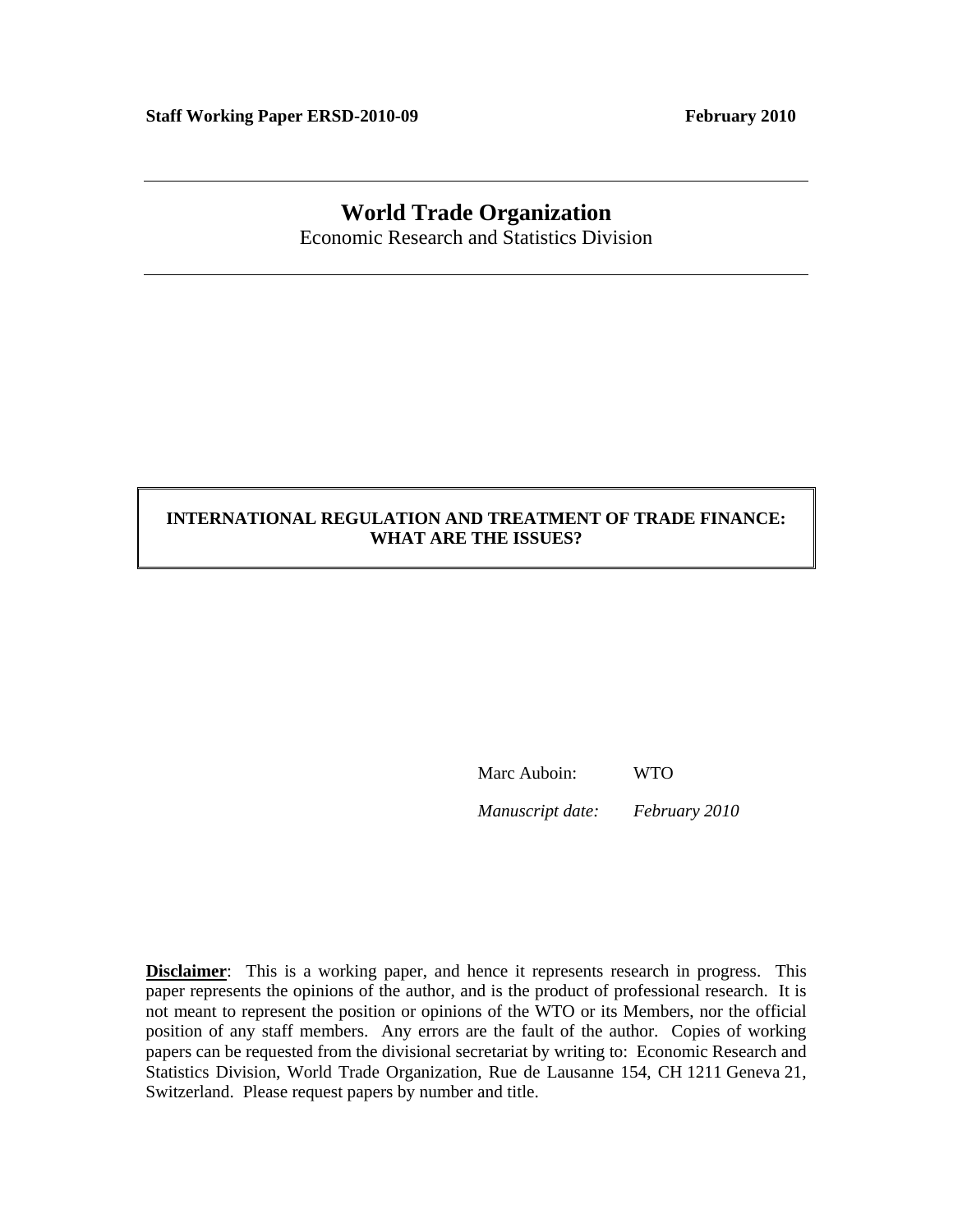## **INTERNATIONAL REGULATION AND TREATMENT OF TRADE FINANCE: WHAT ARE THE ISSUES?**

## Marc Auboin $<sup>1</sup>$ </sup>

## Abstract

 The paper discusses a number of issues related to the treatment of trade credit internationally, a priori (treatment by banking regulators) and a posteriori (treatment by debtors and creditors in the case of default), which are currently of interest to the trade finance community, in particular the traditional providers of trade credit and guarantees, such as banks, export credit agencies, regional development banks, and multilateral agencies. The paper does not deal with the specific issue of regulation of official insured-export credit, under the OECD Arrangement, which is a specific matter left out of this analysis. Traditionally, trade finance has received preferred treatment on the part of national and international regulators, as well as by international financial agencies in the treatment of trade finance claims, on grounds that trade finance was one of the safest, most collateralized, and selfliquidating forms of trade finance. Preferred treatment of trade finance also reflects the systemic importance of trade, as in sovereign or private defaults a priority is to "treat" expeditiously trade lines of credits to allow for such credit to be restored and trade to flow again. It is not only a matter of urgency for essential imports to be financed, but also a pre-condition for economic recovery, as the resumption of trade is necessary for ailing countries to restore balance of payments equilibrium.

 The relatively favourable treatment received by trade finance was reflected in the moderate rate of capitalization for cross-border trade credit in the form of letters of credit and similar securitized instruments under the Basel I regulatory framework, put in place in the late 1980s and early 1990s. However, as the banking and regulatory communities moved towards internal-rating based and risk-weighted assets systems under the successor Basel II framework, a number of complaints emerged with respect to the treatment of trade credit – particularly in periods of crisis. Issues of pro-cyclicality, maturity structure and country risk have been discussed at some length in various fora, including in the WTO at the initiative of Members. Part of the issue was that Basel II regulation was designed and implemented in a manner that, in periods of banking retrenchment, seemed to have affected the supply of trade credit more than other potentially more risky forms of lending. With the collapse of trade in late 2008 and early 2009, the regulatory treatment of trade credit under Basel II clearly became an issue and was discussed by professional banking organizations, regulators and international financial institutions. A sentence made its headway into the communiqué of G-20 Leaders in London in April 2009, calling upon regulators to exercise some flexibility in the application of Basel II rules, in support of trade finance. As the issue of removing the obstacles to the supply of trade finance spread became part of the public debate, discussions with respect to the regulatory treatment of trade finance in the context of the making of "Basel III" rules are now raising political attention.

 Part of the underlying problem regarding the design of regulation of trade finance is that banking regulators may not have enough understanding of the way that trade and trade finance operate in practice. In turn, the banking community has made insufficient progress in explaining these issues to regulators and in providing evidence about the high level of safety and soundness of their activity, in collecting statistical information and even in defining clearly what comprises trade finance. This paper aims at clarifying such issues. The WTO, in its role as an "honest broker", is trying to help the parties concerned, and has been asked from time to time to act as a go-between between the two communities, in order to clarify issues. Section 1 looks at the overall Basel framework and its evolution over time, with particular emphasis on the regulation of trade finance. Section 2 looks at

 $\frac{1}{1}$ <sup>1</sup> Counsellor, World Trade Organization. Marc.Auboin@wto.org. All views expressed are those of the author and cannot be attributed to the WTO Secretariat or WTO Members. Thanks are due to Patrick Low, for his support in producing what is still very much work-in-progress.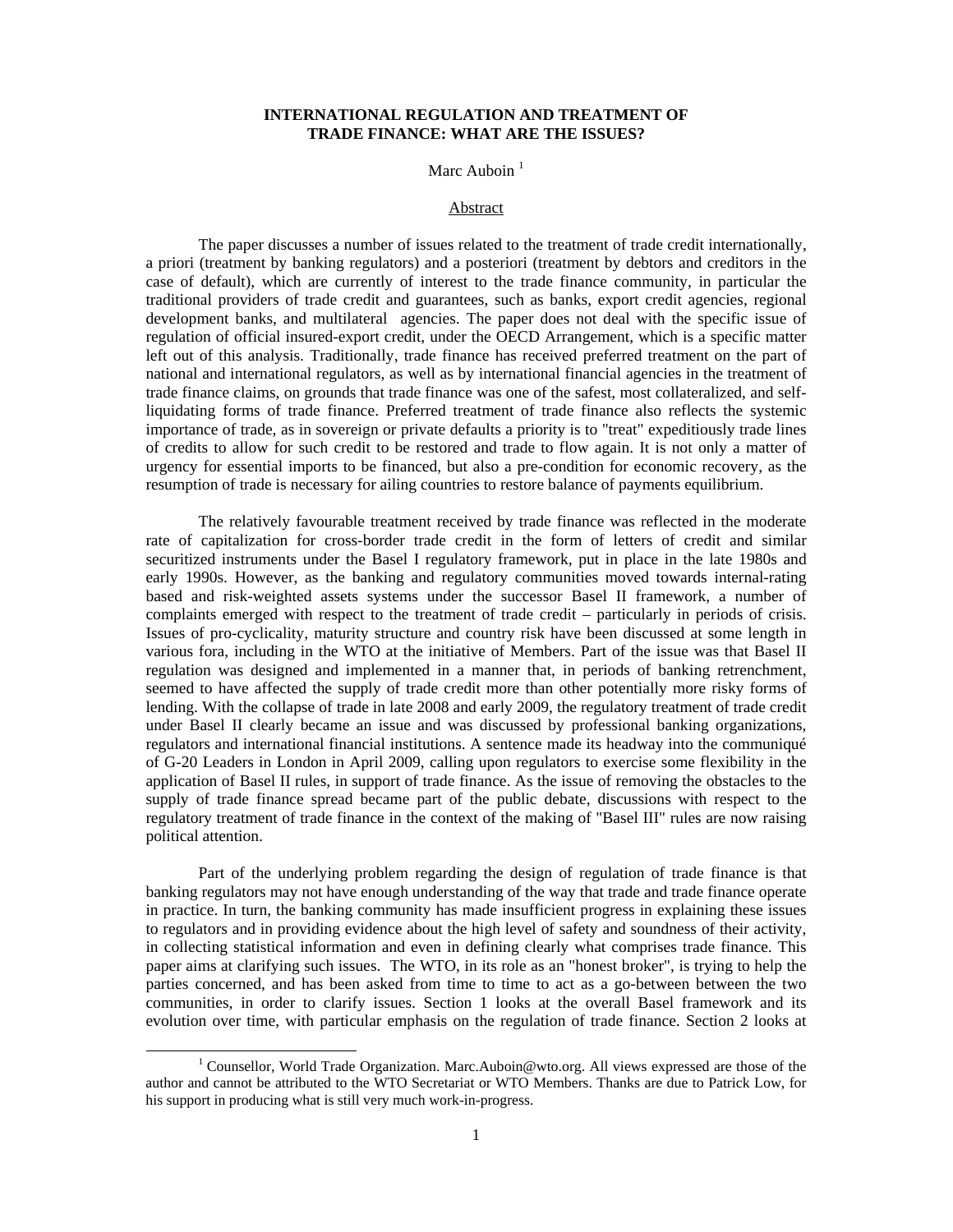issues raised in the WTO context by the trading and trade finance communities, be it by WTO Members or by experts, and how this has helped to clarify some of the disputed issues. Section 3 raises a number of questions which need clarification from the trade finance community for regulators to be able to better capture the reality of trade finance operations, and allow them to regulate with full understanding of its implications.

**Keywords**: Trade financing, cooperation with international financial institutions, coherence, G-20, financial crisis.

*JEL* **classification**: E44, F13, F34, F36, O19, G21,G32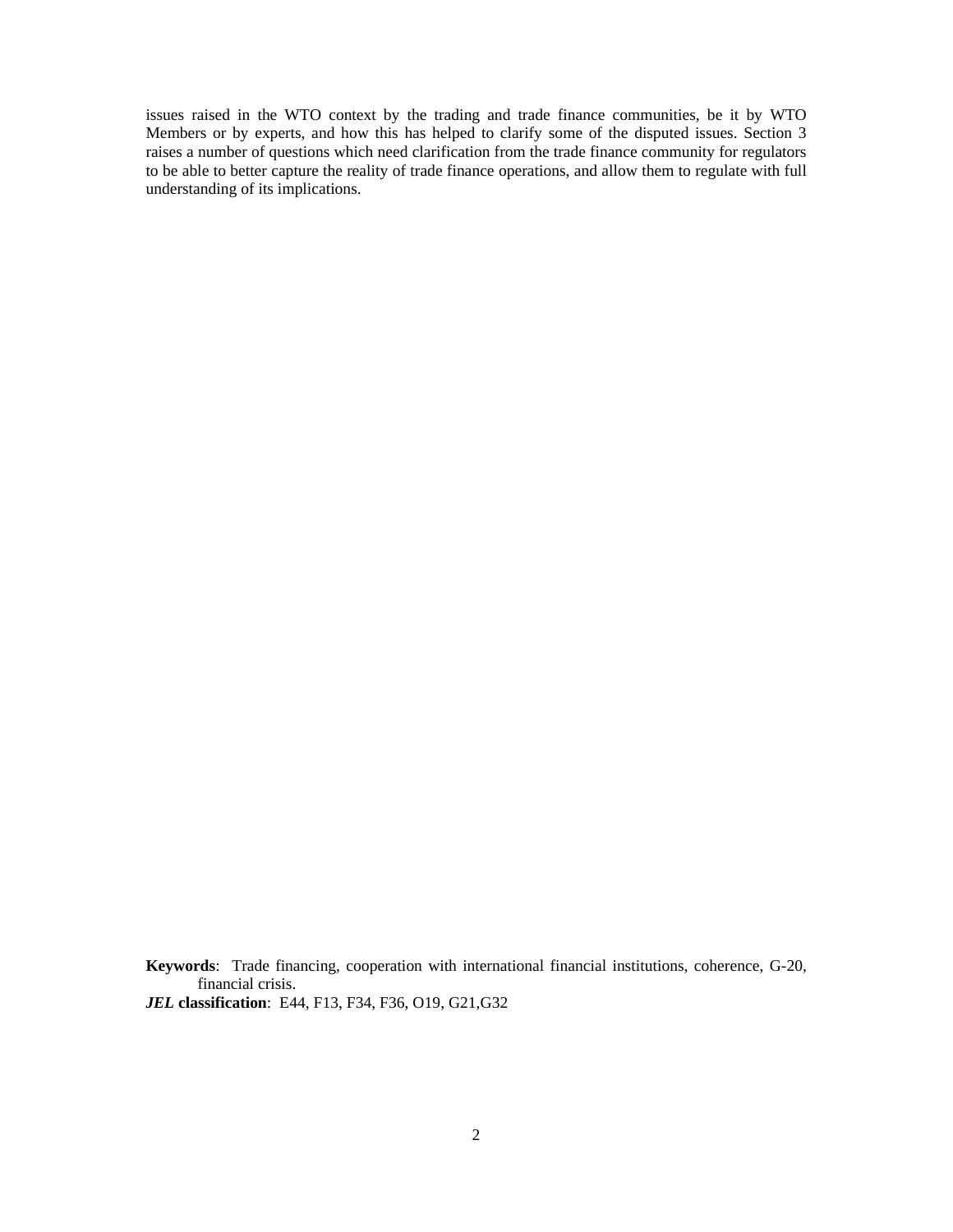## **TABLE OF CONTENTS**

- I. The Basel Framework and the Regulation of Trade Finance
	- A. Background: the Basel Committee on Banking Supervision
	- B. Trade Finance: from Basel I to Basel II
- II. The WTO's role: improving the understanding between the trade and regulatory communities
	- A. Improving understanding around the regulatory environment for trade credit
	- B. Maintaining the Preferred Status of Trade Claims
- III. Looking into the future: what are the important trade finance issues for "Basel III"?
	- A. Acknowledging the safe character of trade credit and finance
	- B. Clarifying the concept of trade finance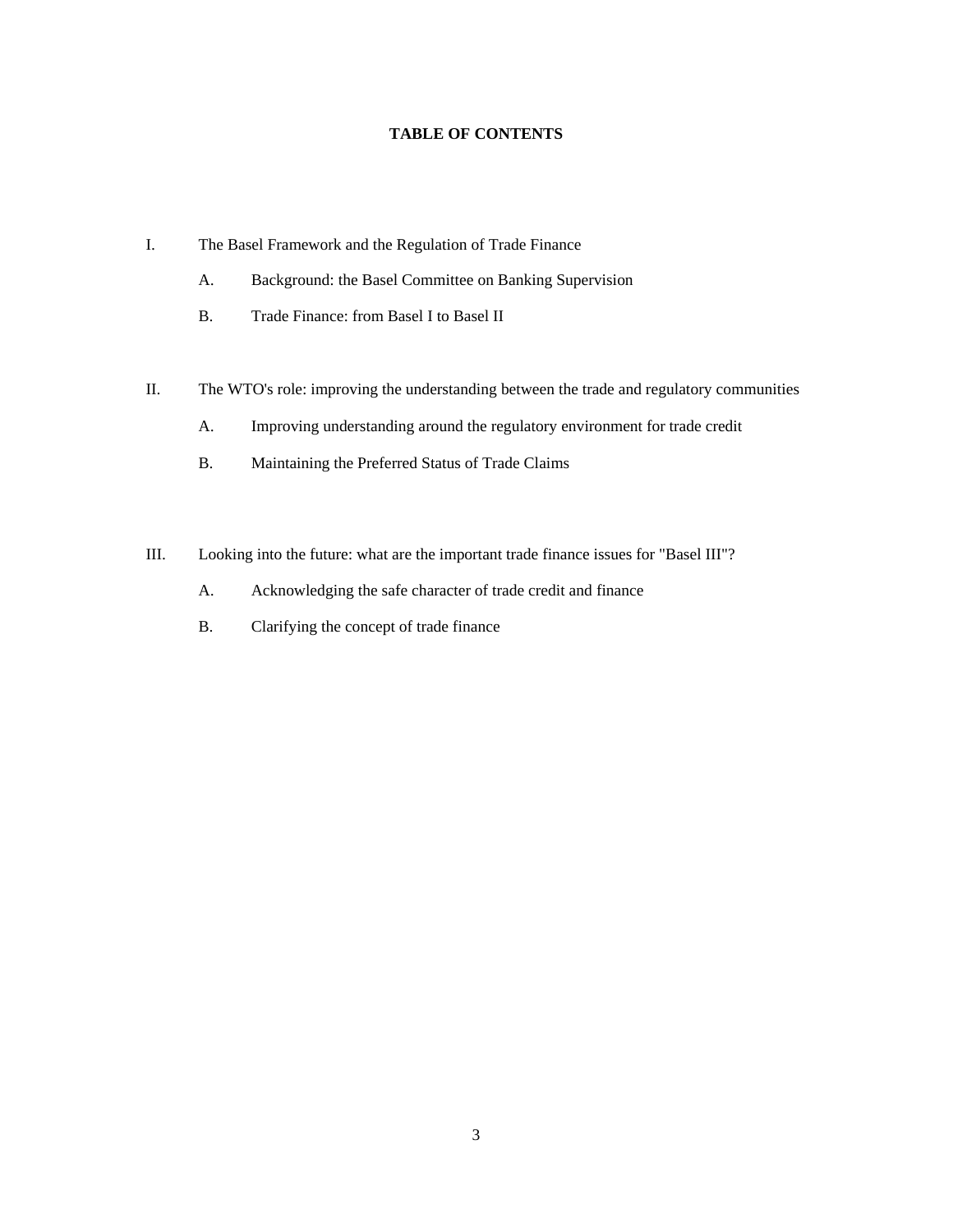## **I. The Basel Framework and the Regulation of Trade Finance**

#### A. Background: the Basel Committee on Banking Supervision

 The Basel Committee of Banking Supervision (BCBS) was established by the central bank Governors of the Group of Ten Countries (G-10) at the Bank of International Settlements (*BIS*) at the end of 1974. The Committee was not aimed at exercising supranational authority nor at issuing conclusions having legal force. Rather, it aims at formulating broad regulatory standards, guidelines, and statements of best practices "in the expectation that individual authorities will take steps to implement them through detailed arrangements – statutory or otherwise – which are best suited to their own national systems".<sup>2</sup> The Committee meets mainly four times a year at the *BIS*, which also hosts its Secretariat, and reports to the G-10 Governors of central banks and heads of supervision. More information on the evolution of the mandate and composition of the BCBS is available on a specific page of the *BIS* website.

 The need for stronger cooperation between national banking regulators and supervisors and for increased convergence of their approaches and standards arose with the internationalization of banking in the 1970's and afterwards. The development of the "Euromarkets" (off-shore dealing of national – in particular US-dollar based – assets) and the risks associated to cross-border banking, including through foreign branching or other forms of establishment, required a better delineation of host and home country control over banking activities of increasingly internationalized financial institutions. Already, previous episodes of banking failures had convinced the members of the Basel Committee (central banks and other authorities in charge of prudential supervision when it is not the central bank) that the internationalization of banking activities had raised the risk of international spill-overs when large domestic banks failed altogether. In other words, the systemic risk was no longer a national risk but was a matter of common interest.

 This led the Committee to adopt in 1975 under the co-called "Concordat" a series of core principles of prudential supervision for foreign banking, clarifying the respective responsibilities of home and host countries regulators in supervising these institutions. Since then, the Concordat has been complemented by a long series of documents specifying standards and guidelines regarding the treatment of particular banking activities and establishments.

 Capital adequacy requirements are one of the most important standards developed by the Basel Committee on Banking Supervision because it touches upon solvency issues. However, it is not the only one, the Basel Committee covering the whole spectrum of regulatory and supervisory issues such as liquidity standards, credit and market risk management, accounting standards and reporting issues, confidentiality and disclosure, deposit protection, liquidation, and on and off-site supervision of domestic and cross-border banking. This paper focuses primarily on capital adequacy requirements, which is the most debated regulatory aspect affecting trade credit supply.

## B. From Basel "Basel I" to "Basel II"

1. The basic Basel I Regulatory Framework for Trade Finance (capital adequacy)

 There is undoubtedly a relationship between the strengthening of international cooperation in the banking regulation and international banking crises. One of the first international banking crisis after the end of the Breton-Wood system and the subsequent oil shocks was the default in a number of Latin American and other countries of debtors to pay back loans essentially granted by westerns banks, primarily US and European-based banks. The intervention of the US Government, the IMF and other international institutions under the Brady Plan helped considerably alleviate the crisis, but also

 $\begin{array}{c|c}\n\hline\n\text{2}\n\end{array}$ <sup>2</sup> "History of the Basel Committee and its Membership", *BIS* website, at www.bis.org.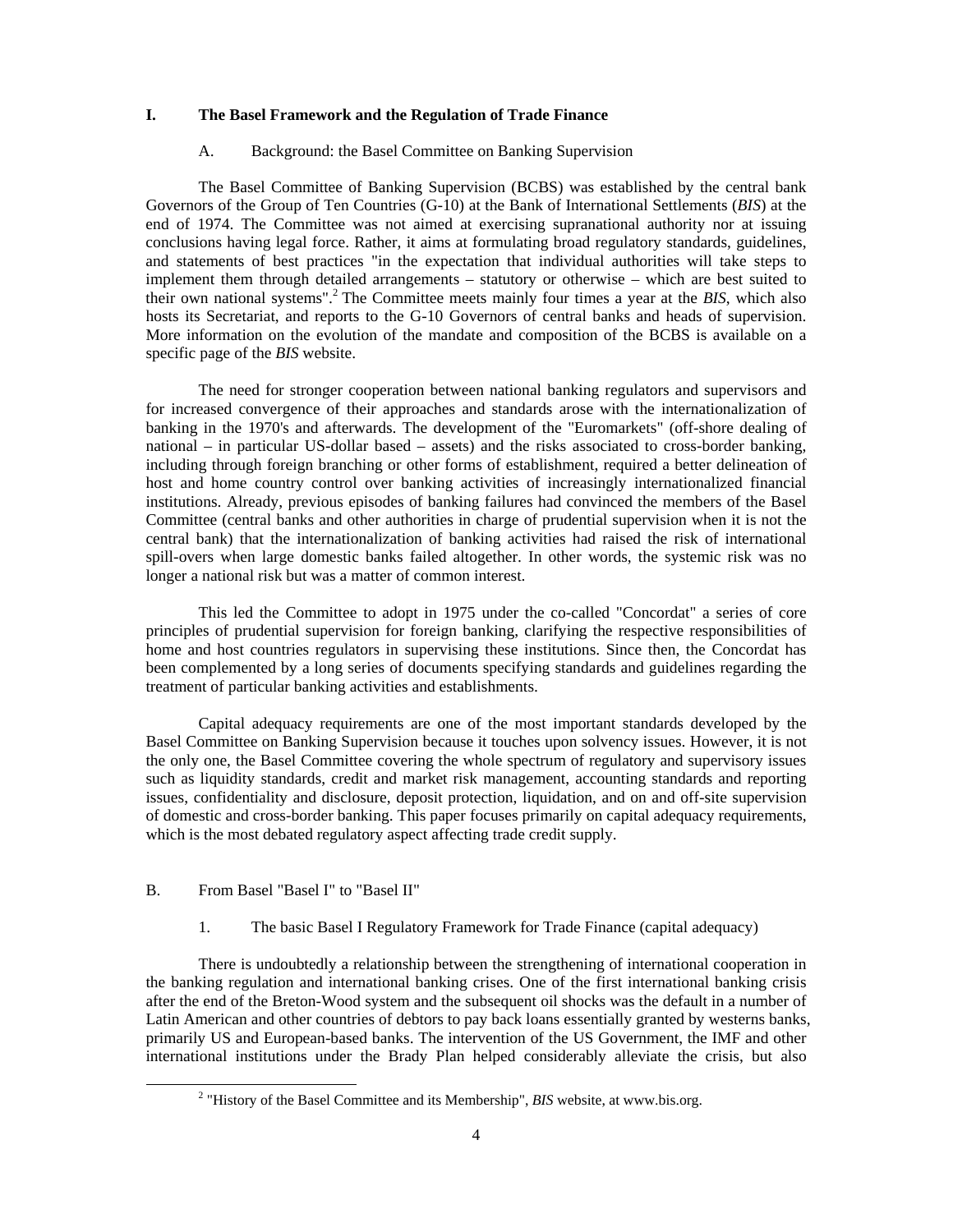convinced the political authorities of creditor countries that regulatory agencies should establish a measurable fixed proportion of capital for any main category of lending in the banks' balance sheets. The establishment of such an international standard, to be shared by all members of the Basel Committee, had the considerable advantage of reducing the potential exposure of lenders of last resorts in the home country of the failing banks. It also aimed at avoiding potential "races to the bottom", i.e. forms of regulatory competition whereby lower capitalization requirements would be imposed by national regulators with a view to provide a competitive advantage to domestic banks against more stringently regulated banks abroad.

 Hence in 1988 the Committee decided to introduce a capital measurement system for internationally active banks commonly referred to as the Basel Capital Accord (also called the Basel I framework). This system provided for the implementation of a credit-risk measurement framework with a minimum standard capital of 8% of total assets to be set aside by end-1992. The framework has not only been introduced in all of the 10 Members of the Basel Committee but also in virtually all other countries in the world with active banks internationally. In the Basel I framework, as in successor frameworks, assets are risk-weighted according to an evaluation of the risk of default of the borrower, ranging from the lowest risk-weightings (0% for the best Governments bonds in the world) to a 100%-risk weight (or more in successor arrangements) for standards corporate loans. A 100% risk-weight meant in effect that the capital to be "set-aside" for such loans ought to be no less than 8% of its notional value.

 The overall logic of the system was to protect financial institutions against the risk of insolvency in case of default on their assets by accumulating sufficient amounts of capital (categorized as so-called Tier 1 capital, broadly representing equity, and Tier 2 capital - reserves, near-to-capital instruments such as subordinated debt) to cover possible losses in difficult times, each category of assets receiving a weight in relation to estimated, historical risk.

 Under the Basel I framework, the treatment of short-term trade finance, the bulk of the trade credit market, is relatively favourable. The Text in Basel 1 indicates that "*Short-Term self-liquidating trade-related contingencies (such as documentary credits collateralized by the underlying shipments)*" would be subject to a credit conversion factor equal or superior to 20%, under the standard(ized) approach. This meant in effect that for an unrated trade credit to a corporation of US\$ 1,000,000, carrying a normal risk-weight of 100% and hence a capital requirement of 8%, the application of a credit conversion factor (CCF) of 20% would "cost" the bank \$16,000 in capital (Box 1).

Box 1: Simple Credit Conversion Factor Example under the Standardized Approach of Basel I

- Unrated trade loan to corporate: US\$ 1,000,000
- Application of a risk-weight of 100%
- Capital requirement of  $8\%$ : US\$  $1,000,000 * 8\% = US$ 80,000$
- CCF of 20%: US\$  $80,000 * 20% = US$ 16,000 in total capital to set aside$

Source: WTO Document WT/WGTDF/W/42

 The use of CCF values of 20% was widely regarded by the banking community at the time as a recognition of the low risk of lending on trade and transactions related contingencies in comparison to other forms of lending products. Trade-related contingencies are contingent liabilities that arise from trade-related obligations underpinned by the movement of goods or the provision of services and evidenced by commercial contracts that documents the arrangement between the buyer and the seller. Hence, trade-related contingencies are hardly speculative in nature. In providing for such facilities,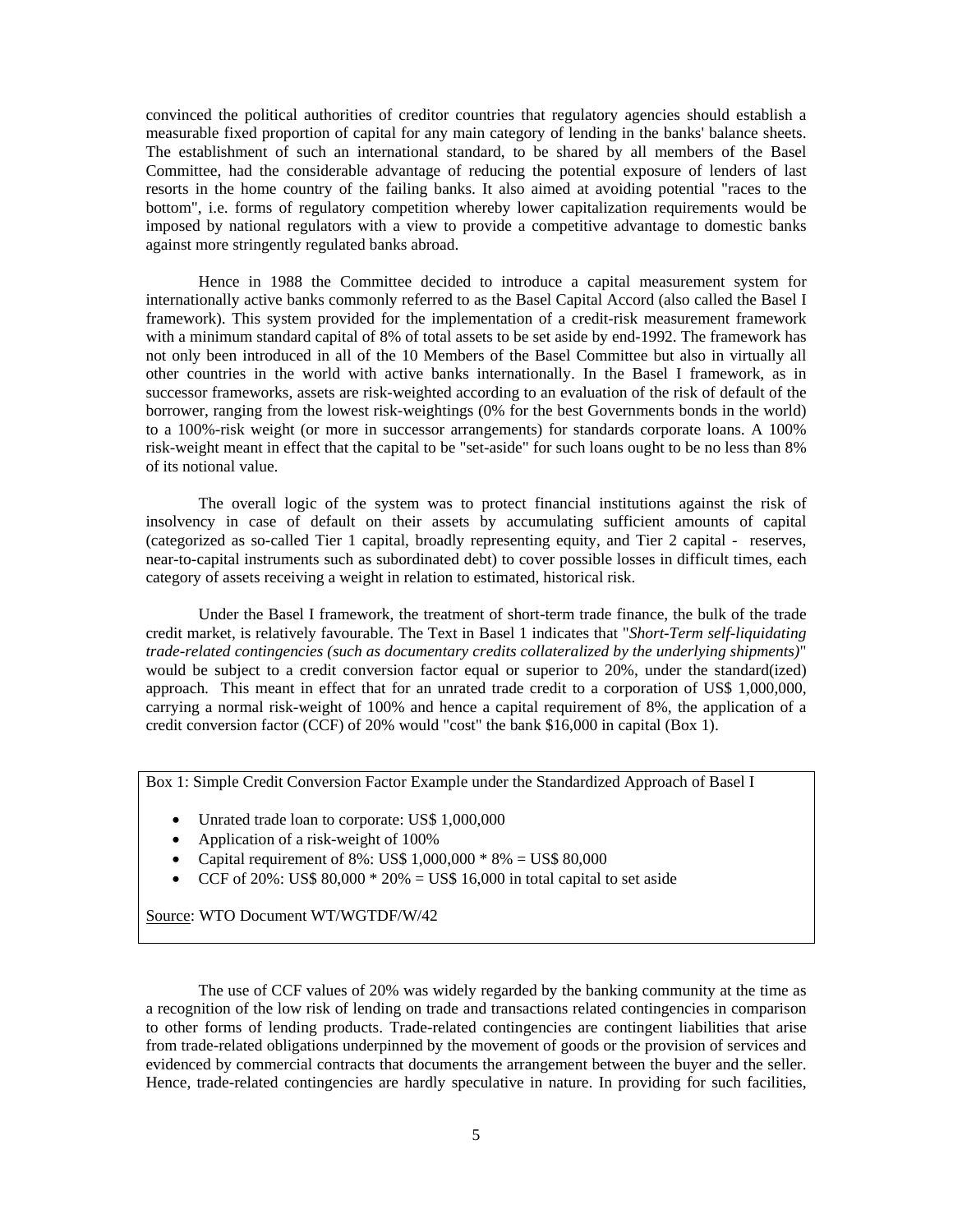the banks are simple intermediaries between the parties, i.e. the buyer and the seller, and are offering a service providing for risk mitigation and transaction structuring for the counterparties. Documentary credit, predominantly import documentary letters of credit, are the prime trade-related contingency. A letter of credit provides an irrevocable guarantee to the exporter that, should the goods and/or services be delivered to the importer according to contractual terms, and in presence of compliant documents, that it will be paid by the bank that issued that letter of credit (the bank of the importer). The letter of credit also provides assurances to the importer, in particular that of receiving the goods and/or services ordered, in line with the compliant documentation, and under any contractual terms set out in the purchase agreement. The obligation of the issuing bank to pay the beneficiary of the letter of credit, most generally the exporter, is hence contingent on the exporter delivering the merchandise as detailed in the letter of credit, but also in accordance with all the other requirements specified in the documented credit.

 The documentation required in a letter of credit depends on the level of complexity of the transaction and the degree of security that the two parties wish to have on the transaction: security of payment, security and transparency regarding the description of the goods, security regarding the clearance of customs, transportation process and delivery on time, and other kinds of risks related to the transactions. Document compliance has to be verified – one important feature of the acceptance/endorsement process for letters of credit, in particular by the bank of the exporter. While the amount of documentation varies according to the nature of the transaction, the legal clauses of basic letters of credit are subject to regular standardization by the banking commission of the international chamber of commerce, which also provides for arbitration services in the case of such contingencies. The existence of a strong and well identified collateral, and detailed documentation, concur to make documented letters of credit one of the safest forms of lending as such documentation and collateral are internationally recognized by commercial laws around the world and subject to arbitration in case of default or other problems affecting the transaction.

#### 2. "Basel II"

 The difficulties experienced by several banking systems in the early to mid-1990, including in Japan, France, Nordic European countries, and newly industrialized countries in Asia convinced regulators that the Basel I framework, which essentially dealt with traditional credit (default) risk, had to be adapted to reflect the increasing complexity of banking operations and the rapid innovation in financial markets, such as off-balance sheet operations, securitization of lending, derivatives and forward operations, as well other features of modern banking which had appeared in the context of cross-border transactions. Basel II was deemed in particular to provide a stronger link between risk, risk management and capital.

 The relatively "simple" risk-weight benchmarks developed under the Basel I framework no longer reflected the wide variety of banking and other financial transactions, and did neither offer a sufficient spectrum of risk-weighting in relation to the type of lending operation nor allowed for a proper identification of the end-user/borrower. Hence, the capital allocation could be similar for different risk exposures, be it domestically or internationally. This difference between the "economic" and regulatory risks led financial institutions to engage in regulatory arbitrage, shifting away from less risky assets towards risky ones within a given risk-weight category to seek higher yields. To avoid inbalance sheet capitalization, they also had recourse to securitization in off-balance sheet vehicles and at times increased lending exposure from overseas' subsidiaries in countries in which transparency and disclosure requirements were lower. These practices allowed capital ratios in consolidated accounts of global bank to fall albeit at the risk of blurring the evaluation of value at risk.

 The first proposals for a reform of the Basel Accord came from the BCBS then years after its inception. The reform was articulated around three pillars: minimum capital requirements (Pillar 1), supervisory review process (Pillar 2) and disclosure requirements (Pillar 3). Under Pillar 1, one of the key reform's objective was to specify capital requirements in much greater detail according to the type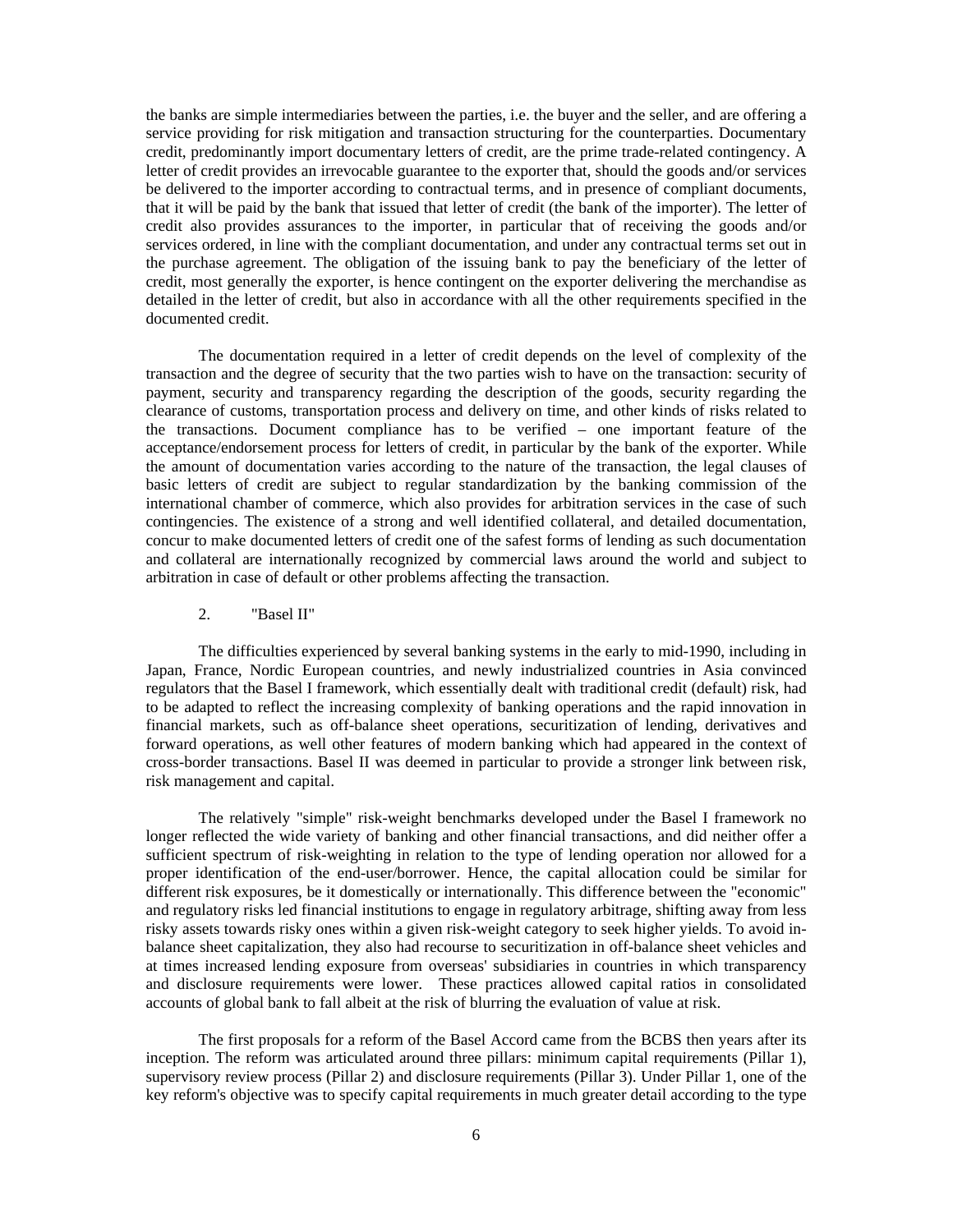of economic risk, with a view to bridging the gap between the underlying economic risk and regulatory risk (and hence limiting the scope for regulatory arbitrage).

 One the one hand, the minimum ratio of capital to total balance-sheet commitments remained at 8%, and, at least in the early years of Basel II, the definition of capital was maintained relative to Basel I. On the other hand, capital requirements were revised and detailed for "credit risk", new ones were introduced for "operational risk", and slightly changed for "market risks". Another innovation under Pillar 1 was the use of ratings to weight-risk by economic category of banking as well as by final counterparty/borrower. For financial institutions that did not have the resources to operate their own "models" of credit risk estimation, the "standardized" approach would provide guidelines on how to manage risk and allocate capital according to the wider proposed set of categories of economic risks. External credit ratings for cross-border lending operations would be based on benchmarks (ratings of counterparty institutions, countries, and financial instruments issued by them) provided by international commercial rating agencies. More "sophisticated" financial institutions would rely on an "advanced internal-ratings based approach" to make their own estimation of such credit risk, taking into account in their models a number of compulsory criteria such as the probability of default, loss given default, exposure at default, and maturity. The most advanced models would provide estimates of the incidence of changes in market conditions (including prices and interest rates) on existing (or new) in and out-of balance sheet commitments, using the concept of value-at-risk.

 Under Pillar 2, the supervisory review process was given more attention, as it established a three stage process of: (a) banks' own assessment of capital adequacy (b) a supervisors' review of banks' capital adequacy assessment (c) an a supervisory response in case of a discrepancy between the two.

 Overall, the new framework designed between 1999 and 2004 relied on extensive consultations between regulators and the financial services industry, and was to be implemented by January 1, 2008 by not only BSBC members, but a wide number of associates and voluntary countries – more than 100 "jurisdictions" overall. Basel II requirements were not yet fully in place in several important countries when the financial crisis started.

 As for the banks' capital adequacy regime of trade credit under Basel II, the text for the standardized approach (Article 85) looks as relatively unchanged compared to that of Basel I (Box 2)

Box 2: Capital Treatment of Trade Credit under the Basel I and Basel II framework – comparison of texts

- Basel I: "Short-term self-liquidating trade-related contingencies (such as documentary credits collateralized by the under the underlying shipments" are subject to a 20% credit conversion factor.
- Basel II: (under the standardized approach, paragraph 85) "For short-term self liquidating letters of credit arising from the movement of goods (e.g. documentary credits collateralized by the underlying shipment), a 20% credit conversion factor will be applied to both issuing band confirming banks". Paragraph 311 under the internal-rating based approach refers explicitly to paragraph 85 language.

Source: WTO Document WT/WGTDF/W/42

Some regulatory requirements particularly relevant for trade credit transactions in emerging markets are also to be noted: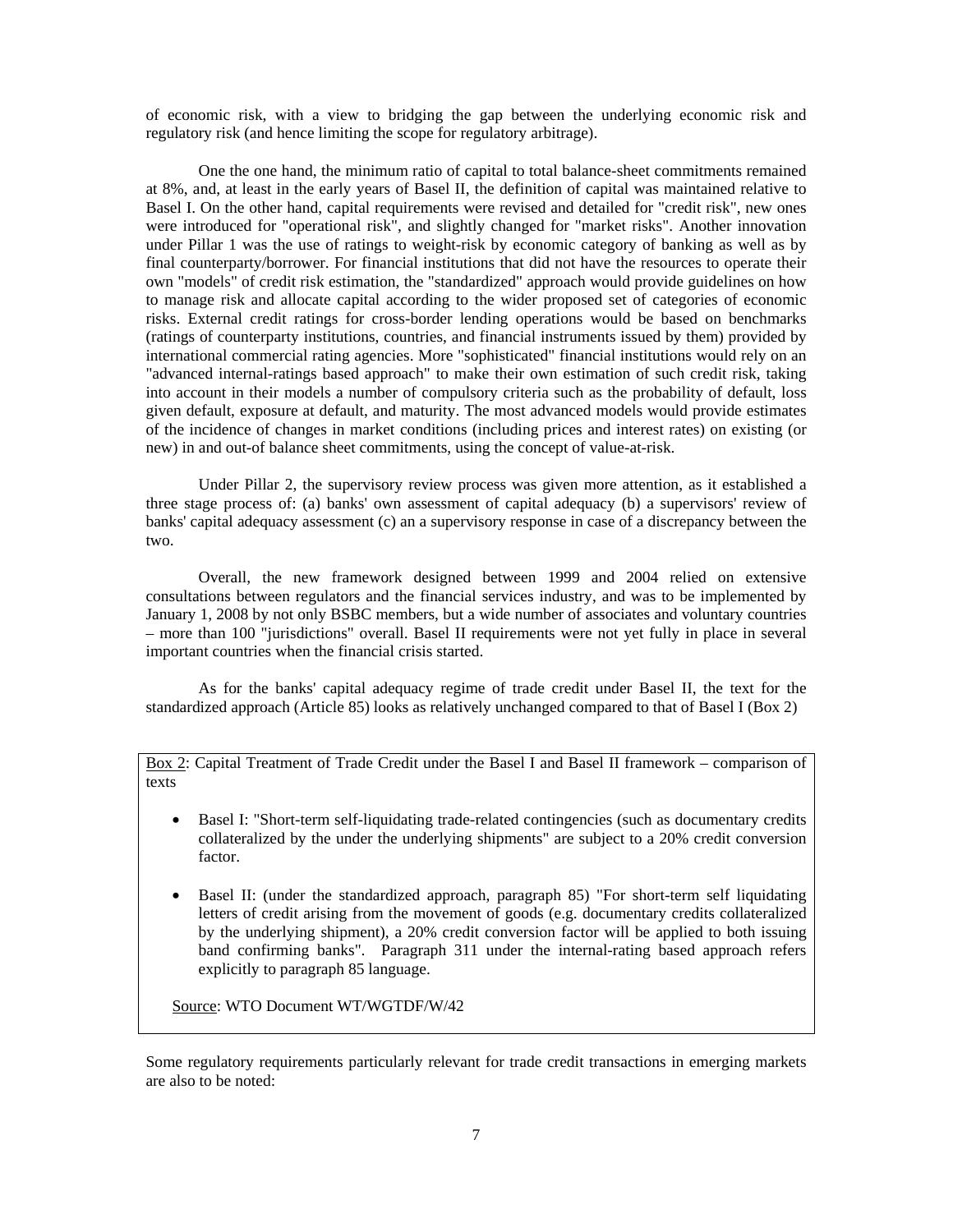- $\triangleright$  Inter-bank claims, including trade bills, denominated and funded in local currency could be risk-weighted at 20% when the original maturity was three months or less,
- $\triangleright$  and the risk weighting of certain multilateral development banks had been reduced from 20% under the 1988 Basel Accord to 0% under the Basel II framework.

 While the international banking community had been generally in demand of a strengthened approach to banking regulation and supervision, the trade finance community rapidly felt that in an internal-ratings based system the regulatory treatment of its own activity – although in appearance comparable to Basel I, was this time worsened relative to other forms and segments of credit, for the following reasons:

- $\triangleright$  Pro-cyclicality: Capital requirements under Basel II vary according to the nature and structure of the transaction, but also according to counterparty and country risk. Under Basel II, the country risk cannot be worse than any individual counterparty risk in that country, so any deterioration of the country risk in, say, a period of recession, will automatically and negatively affect the counterparty risk – regardless of the underlying creditworthiness of that counterparty. A deterioration of the counterparty's risk-weight requires more capital for such a transaction.
- $\triangleright$  Disproportionate capital requirements for trade finance in periods of crisis: this argument follows the previous one. If the Basel II system was inherently pro-cyclical in its design (with capital requirements increasing in low cycles), trade finance professionals consider that banks face higher capital requirements for their trade assets in comparison to other forms of potentially more economically risky, notably in periods of crisis. The reason is the high intensity of lending of the banks' trade credit departments to mid-market companies and customers in developing countries. As indicated by the International Chamber of Commerce (ICC, 2009b), "the capital intensity of lending to mid-market companies under Basel II is four to five times higher than for equivalent transactions under Basel I".<sup>3</sup>
- $\triangleright$  Rigidity in the maturity cycle applied to short-term trade lending: while trade finance lending is usually short-term in nature, generally between 0 and 180 days maturity, the Basel II framework applies de facto a one-year maturity floor for all lending facilities. as capital requirements increase with maturity length, the capital costs of trade finance have been felt to be artificially inflated. While national regulators have the flexibility to waive this floor, at least on a temporary basis, only the United Kingdom's Financial Services Authorities (FSA) chose to do it. Other regulators remained on the "safer" side, e.g. they requested the trade finance industry to provide data about the average maturity structure of trade credit deals, as well as data on the history of default on such deals.
- $\triangleright$  In relation to the above, the industry has been complaining about data requirements, in particular the lack of historical and performance data to assist in validating risk attributes. Apparently, most banks (even global ones) face difficulties identifying and isolating sufficient data to produce validatable estimates of risk attributes for trade lending. According to the ICC (2009b), "this tends to translate into overly conservative risk weightings for trade finance products – in particular, where banks are required to rely on the standardized approach".

 $\frac{1}{3}$ <sup>3</sup> International Chamber of Commerce (2009), Banking Commission Recommendations on the Impact of Basel II on Trade Finance, Document 470/1119, Paris, available at www.iccwbo.org .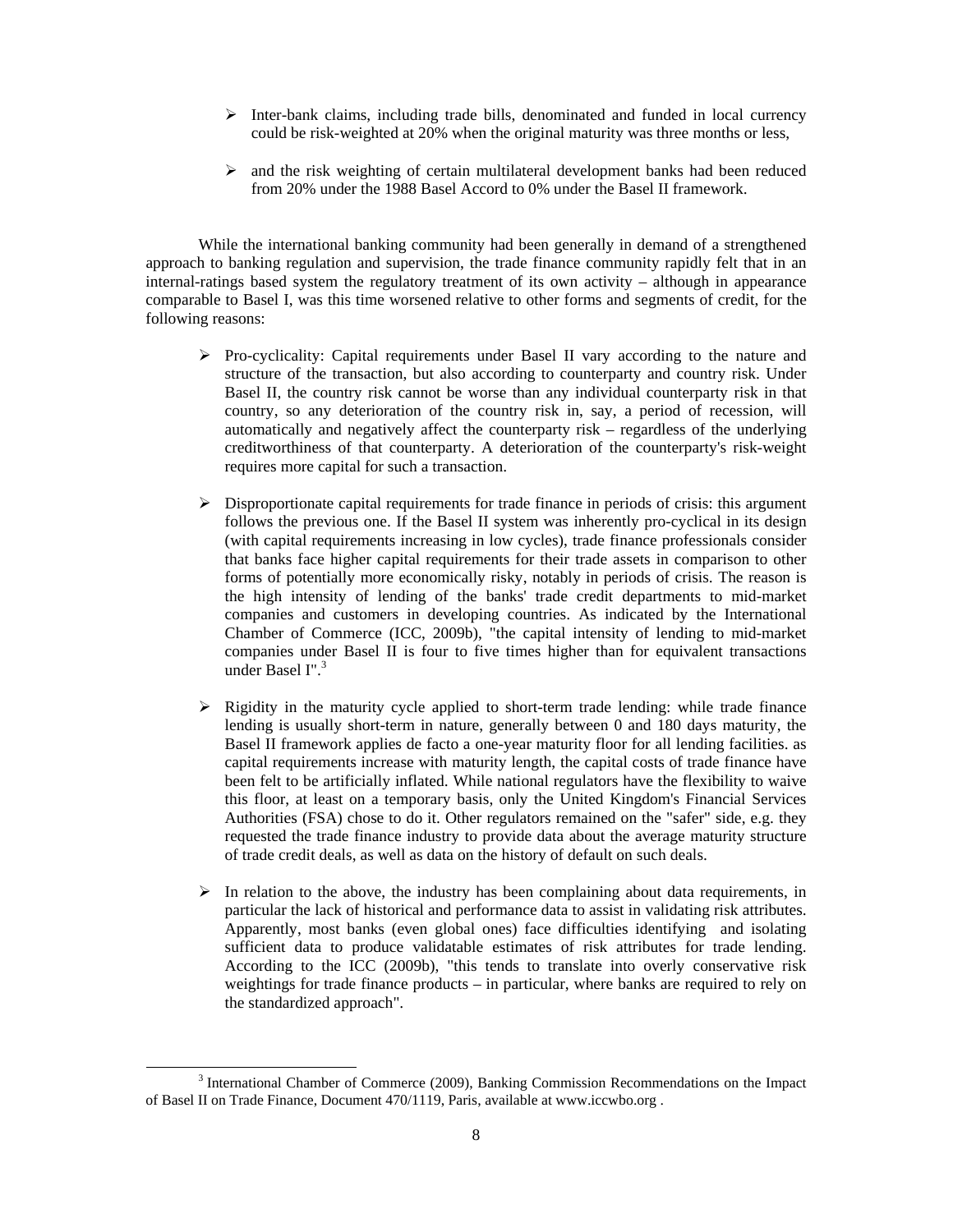In a capital constrained environment such as the one prevailing in 2008 and 2009, lending departments of banks have been competing internally for each unit of the bank's scarce capital (and still are, to a large extent). Professional associations such as the ICC Banking Commission and the Bankers Association on Finance and Trade (BAFT) are of the view that the above factors have been restricting the ability of banks to lend short-term trade credit to business or to support international trade in developing countries, in particular the poorest (and not necessarily the most risky).

## **II. The WTO's role: improving the understanding between the trade and regulatory communities**

A. Improving understanding around the regulatory environment for trade credit

1. Discussions in the context of the Working Group on Trade, Debt and Finance

The interest of the WTO in such regulatory matters is only in relation to the systemic impact of potential shortage of trade finance on trade flows, particularly in period of crisis, and hence in trying to understand how regulation may affect the cost of supply of trade finance, a financial activity that finds its origin in the ages of times – at the very origin of banking and international trade.

WTO Members raised prudential issues as a potential area for concern in the context of the WTO Working Group on Trade, Debt and Finance (WGTDF). Brazil provided in particular a written submission in this respect, indicating that the prudential treatment of trade credit under Basel II could be one factor hindering the supply of credit towards developing countries (WT/WGTDF/W/39). At its meeting on 26 November 2008, the Chairman of the Working Group invited the Deputy-Secretary General of the BCBS to look at the various issues related to that treatment, in particular that of cyclicality and maturities, which dominated the discussion. This dialogue between WTO Members and a representative of the Basel Committee was more than useful in initiating a dialogue that eventually reached the G-20 and the Committee of Governors of the Bank of International Settlement for review. $4$ 

After a factual presentation of the Basel II rules for trade credit, the representative of the BCBS engaged with WTO Members into a discussion on the various aspects of Basel II, and answered questions and remarks by the delegations of, *inter alia*, Brazil, India, Singapore, Hong Kong SAR, the European Union, and Korea. Several developing countries pointed out that they neither had been involved in the elaboration of recommendations of Basel II rules by the Basel Committee on Banking Supervision, nor had any control over ratings by international rating agencies. Some delegations indicated trade finance was dis-proportionally and negatively affected by the reassessment of risk during the financial crisis; according to them, the Basel II framework had encouraged a confusion between the systemic risk and customer's risk. Other delegations complained about the role of commercial credit rating agencies and lack of supervision on them. The issue of cyclicality was also addressed, with several delegations noting that when market conditions tightened, capital requirements for trade finance instruments increased more than proportionally to the risk when the counterparty was in a developing country. There were also views that ratings from international rating agencies maintained a bias against developing countries' risk.

The representative of the BCBS Secretariat focused his remarks in three areas: (i) the supervision of rating agencies; (ii) whether Basel II was treating trade finance in the same way as Basel I; and (iii) pro-cyclicality. On rating agencies, he said that the Basel Committee did not intend to supervise them *per se*. What was under consideration under the G-20 work stream was to review the treatment of ratings under Basel II which would only be relevant for the standardized approach

 $\frac{1}{4}$  $4$  A full report of the discussion can be found in WTO Document WT/WGTDF/M/17. The following paragraphs are a crude summary of the discussion for the purpose of this paper.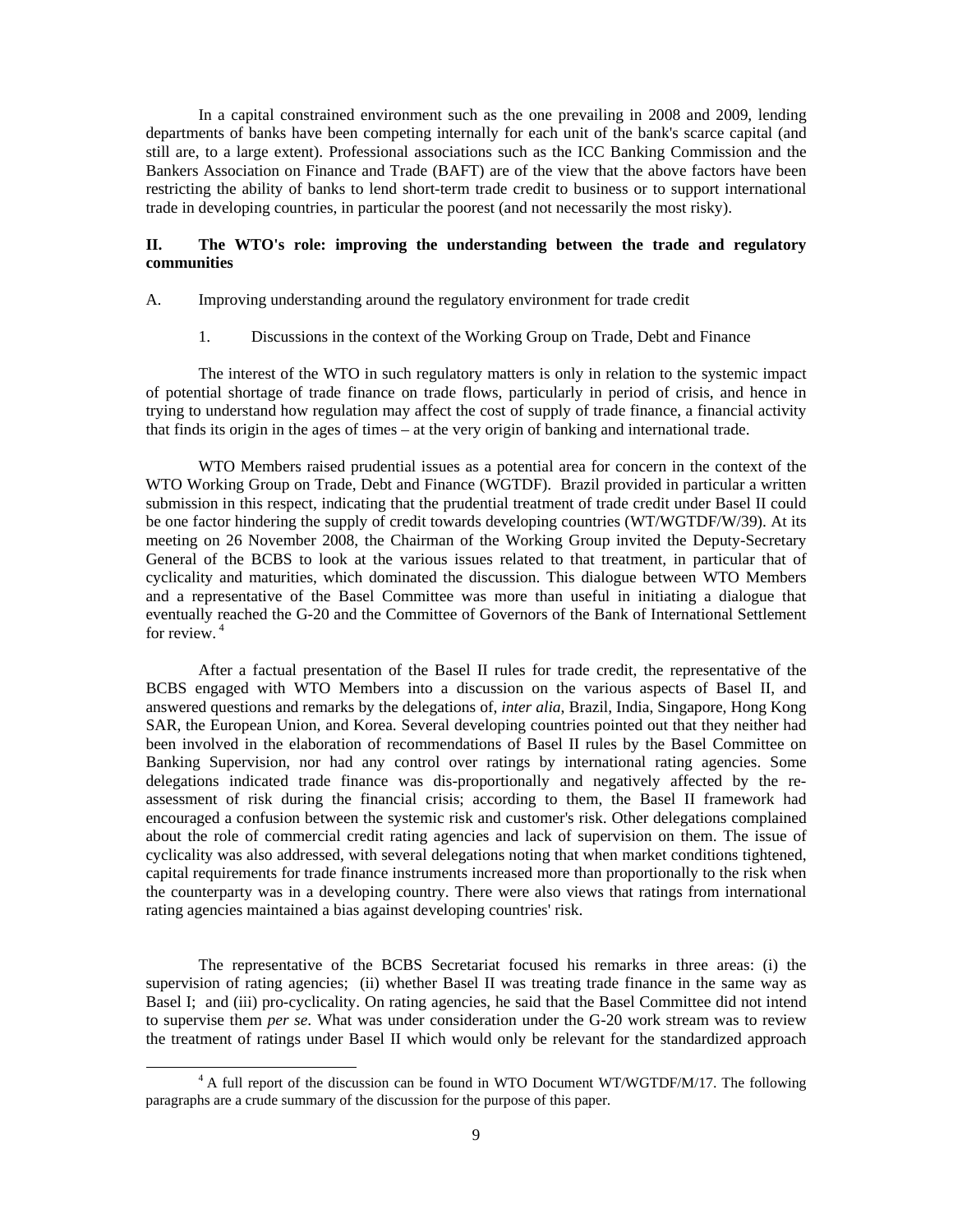and under the securitization framework. While the Basel Committee had been aware for some time of the problems posed by using external assessments of the riskiness of banks, there was for the time being no real alternative to it (no public institution seriously intended to do the job comprehensively) – although he was aware of some views about imposing stricter regulation on rating agencies.

However, the Basel II framework tried to incorporate a number of safeguards, for example a set of eligibility criteria for rating agencies to be recognized, and it imposed several disclosure requirements on the methodologies used by them. Regarding trade finance, he said that the basic requirements of Basel I and Basel II were unchanged, e.g., the 20 per cent credit conversion factor. He did not know whether trade finance was any riskier than other finance – since there was hardly any evidence – but he reiterated that Basel II, being based on risk-sensitivity, to the extent that a loan was more risky than another one, the bank had to hold more capital. Some measures had been taken to dampen this effect, in particular the preferential treatment given to small- and medium-sized enterprises – which resulted probably in such treatment being more favourable than under Basel I. On pro-cyclicality, cyclical elements were unavoidable under a risk-sensitive, capital-based system. Inversely, no one was advocating a return to the Basel I approach. So, the issue was to avoid procyclicality. He believed that much had been done to avoid this shortcoming. He mentioned that "probability of default" assessment had to be done on the basis of long-term data. Banks were required to engage into stress-testing and had been encouraged to maintain buffers for capital adequacy purposes.

 Overall, while the Working Group had made some headways into some of the key constraints to trade finance, it has been well understood by the Working Group, as concluded several times by the Chairman, that some of the issues raised in the context of trade finance could not be solved by the WTO, nor would they be even within the remit of the institution.<sup>5</sup> The discussion had contributed, though, at a better understanding of issues between the trade and the financial regulators' communities, leaving Government to take up unresolved issues in proper circles.

2. Follow-up discussion in the context of the preparation of the G-20 Summit in London.

One key development in the G-20 process was the agreement that all G20 countries would become members of the Financial Stability Forum (now Financial Stability Board) and its associated bodies, including the Basel Committee on Banking Supervision and various other coordinating bodies on financial regulation. Therefore, they would be able to participate in the scheduled review of Basel II rules.

In the run-up to the G-20 Summit in London (2 April 2008), the WTO has been focusing its efforts in favour of mobilizing public-sector institutions to shoulder some of the risk with private sector banks. The idea was to design a trade finance "package" responding largely to the criteria developed by the WTO Expert Group on Trade Finance, namely strengthening trade finance facilitation programmes (both on the insurance and liquidity sides); the creation by the IFC of a global trade liquidity pool, allowing to finance with commercial banks, on a 40-60% co-lending agreement, up to \$50 billion of trade transactions in the two years; and the intervention by export credit agencies in favour of short-term trade, through the provisions of insurance, guarantees and working capital, in particular to small and medium-sized firms.

The above mentioned elements were reflected in the trade finance "package" of the G20 Summit's communiqué, on April 2, 2009. Under the heading "Resisting Protectionism and Promoting Global Trade and Investment", the last two bullets points of paragraph 22 of the communiqué say:

*"we will take, at the same time, whatever steps we can promote to facilitate trade and investment, and, we will ensure availability of at least \$250 billion over the next two years to support* 

 $\frac{1}{5}$ <sup>5</sup> WTO Document WT/WGTDF/M/18.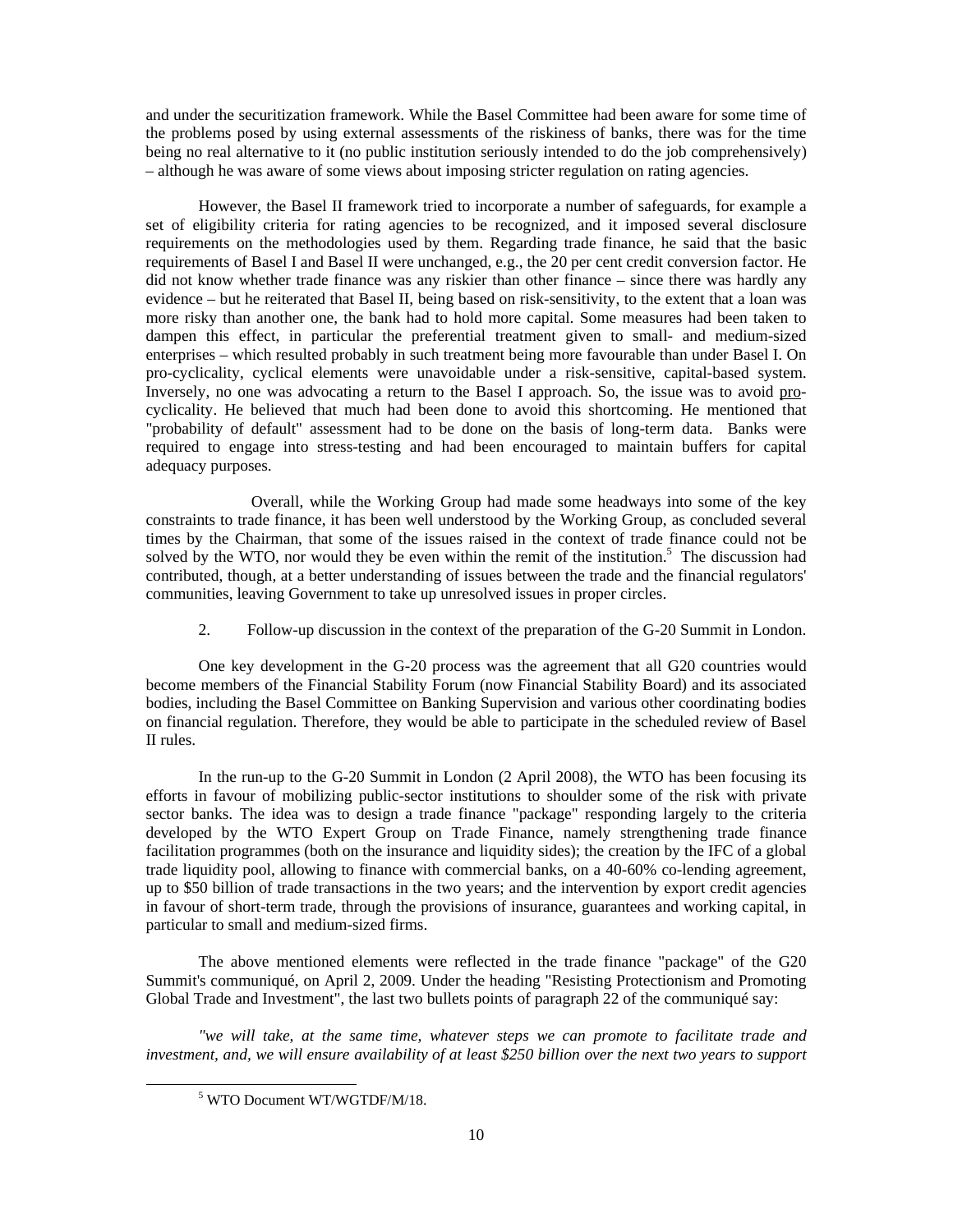*trade finance through our export credit and investment agencies and through the MDBs (multilateral development banks).* 

Regulatory concerns were not forgotten. According to the joint IMF-BAFT (Banker's Association for Trade and Finance) survey of trade finance bankers around the work, presented at the WTO Expert Group Meeting on Trade Finance on March 18,  $2009^6$  – more than 70% of the respondents attributed this further decline in the value of transactions to the fall in demand for trade activities, six-in-ten respondents attributed it to restrained credit availability, thereby also describing an increase in the banks' own difficulties to supply trade credit due to the general liquidity squeeze faced by them and the increased risk aversion to finance cross-border trade operations.<sup>7</sup> About half of the banks had confirmed a decrease in volume and value in letters of credit volume and value of aggregate transactions – a trend that was particularly clear looking at  $4<sup>th</sup>$  quarter 2007 to  $4<sup>th</sup>$  quarter 2008 data. This was particularly true for developed countries' market (even more so for least developing countries'), with large scale financing projects being deferred or difficult to finance.<sup>8</sup> The main reasons provided by banks for the decrease in credit lines, and increase in spreads $9 -$  apart for the reduction in the demand for trade – were the application of more stringent credit criteria, capital allocation restrictions, and reduced inter-bank lending.

The ICC own survey also pointed out that intense scrutiny of documents (within a general movement of re-intermediation of trade finance, away from open account transactions and in favour of letters of credit) by some banks were leading to higher rates of rejection of letters of credit. Prospects for trade financing were negative in 2009, with the general view that "tight credit conditions may further reduce access to trade finance".<sup>10</sup> In presenting its conclusions of the survey, the ICC Banking Commission issued a small but influential paper, laying down the recommendations of the industry on possible changes to be recommended to Governments and regulators (Box 3). The BAFT and ICC arguments have not remained unheard by G-20 leaders as the communiqué in London contained one sentence immediately following the above paragraph in italics:

*"we ask our regulator to make use of available flexibility in capital requirements for trade finance".* 

The sentence aimed particularly at: (1) encouraging regulators to imitate the UK's FSA in waiving the one-year maturity floor for short-term trade finance, at least temporarily (2) encourage regulators act rapidly and avoid the "wait-and-see" stance, either for a global revision of Basel II rules or for hypothetic collection of historical credit default data by the industry. The call by G-20 Leaders was not followed by actions by regulators.

## Box 3: ICC Banking Commission Recommendation on the Impact of Basel II on Trade Finance

According to the ICC, "the case for revised treatment of trade finance in the allocation of banks capital rests on the historically low risk profile of the activity. Many banks will attest that they have experienced relatively few losses on trade lending over the past few decades. This primarily reflect the fixed, short-term maturity of trade finance products, and the fact that exposures are liquidated by cash upon maturity. In addition, the transactional nature of trade financing allows banks to carefully manage exposures. Unlike products such as term loans or overdrafts, which may be granted on a

 <sup>6</sup>  $6$  See in particular WTO Document WT/WGTDF/W/44, available on www.wto.org

<sup>&</sup>lt;sup>7</sup> IMF and BAFT Trade Finance Survey (2009), Survey Among Banks Assessing Current Trade Finance Environment, available at www.baft.org 8

 $8$  SWIFT data pointed to a deterioration particularly visible in the Asian Pacific Area.

<sup>&</sup>lt;sup>9</sup> Some 40% of the respondent banks indicated that spreads had increased significantly over the past year, and were not expected to fall anytime soon.<br><sup>10</sup> ICC Banking Commission (2009), Rethinking Trade Finance, Survey sponsored by the Asian

Development Bank, the EBRD, the Inter-American Development Bank, the International Financial Corporation, and the International Financial Services Association.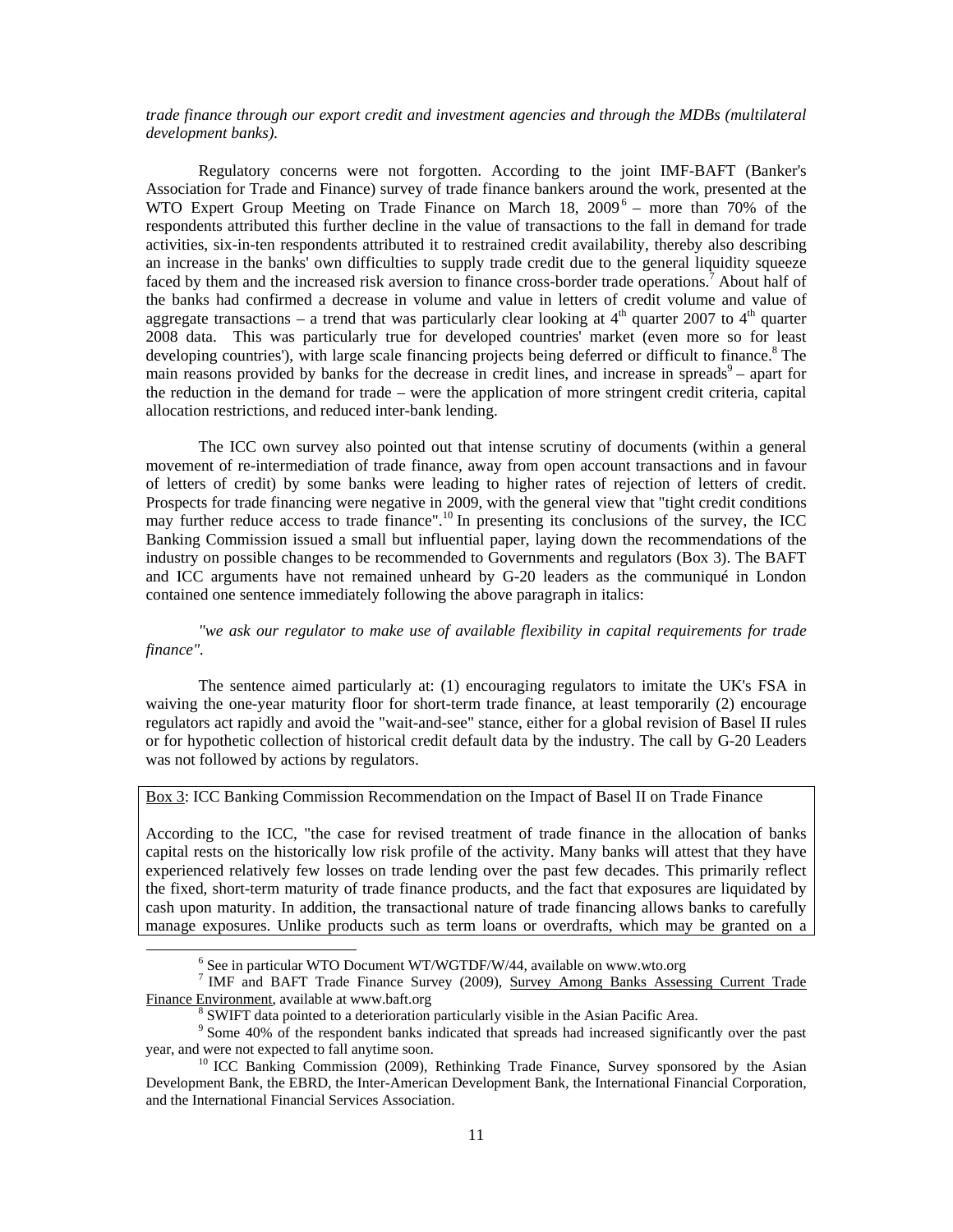revolving or ongoing basis, trade financing is not automatically renewed or rolled over on maturity. Moreover, each drawdown by the obligor requires submission of the underlying documentation – often based upon standardized codes of practices – for the bank for review. The bank can refuse a new drawdown if it is not comfortable with the credit worthiness of the transaction, or the documentation submitted. What is more, even in times of severe difficulty companies will generally try to avoid defaulting on trade obligations, as continual access to finance is a lifeline for most firms. It should be noted that trade-related instruments are generally the last forms of credit to be cut, and the first to be re-established, in debt-distressed economies".

"In the context of the above, we would urge policy-makers to give consideration to how changes to international adequacy requirement might complement other public interventions to boost trade finance flows. Based on our consultations with major trade finance banks, we firmly believe that such changes would have a significant impact on the ability of banks to lend trade credit at the current time. The measures we propose do not require amendments to the fabric of the Basel II framework; rather, the introduction of mall, yet significant, changes to the way in which the existing rules are implemented – making use of the discretion afforded to national regulators under the charter (...). Specifically, we recommend that the G-20 London Summit mandate national regulators to:

- Exempt trade finance products from the one-year maturity floor applied for "short-term selfliquidating trade transactions. This is because the contractual maturity of trade finance products is reflective of the time horizon over which banks are exposed to a credit risk. Such discretion has already been exercised by a small number of national regulators. Our initial analysis suggest that removal of the maturity floor has the potential to cut capital requirements for trade finance obligations of 90 days-maturity by around 20 to 30%. We believe that the G-20 London Summit should used to encourage all national regulators to replicate this regulatory "best practice".

- Allow key risk attributes to be determined on the basis of industry benchmarking: As noted above, many banks face difficulties in identifying sufficient data to produce estimate of risk attributes for trade lending. These problems are particularly pronounced in the relation to the calculation of "loss given default" and credit conversion factor" inputs in modelling to determine capital requirements under Basel II. To assist in ensuring more realistic capital weightings for trade finance products, we suggest that national regulators are encouraged to utilize their discretion to allow these inputs to be determined on the basis of expert judgement".

#### Source: ICC Banking Commission (2009), Document 470/1119 of 24 March 2009.

 In the difficult financial landscape of 2009, it was acknowledged that many regulators could be unwilling to allow risk attributes to be determined on the basis of expert judgement in the absence of comprehensive empirical evidence base. This is at least the way the relative inaction of regulators in view of the G-20 "regulatory" sentence was interpreted.

This is why, at recent meetings of the WTO Expert Group on Trade Finance, suggestions were made by participants to ICC to collect historical and performance data for trade finance facilities. At the end of the last meeting of that Group, the Director-General of the WTO, *inter alia*, "had urged all implicated institutions to continue to act together and cooperatively to shoulder risk, which had not disappeared from the current banking environment. The WTO would continue to act by way of persuasion and awareness-building, and eventually by trying to leverage political energy to address the challenges of trade finance. However, the group should continue to work for tangible results by way of cooperation and common projects. This should be visible in a number of fields at the next meeting, such as utilization rates of extra capacity put in place by multilateral institutions, improved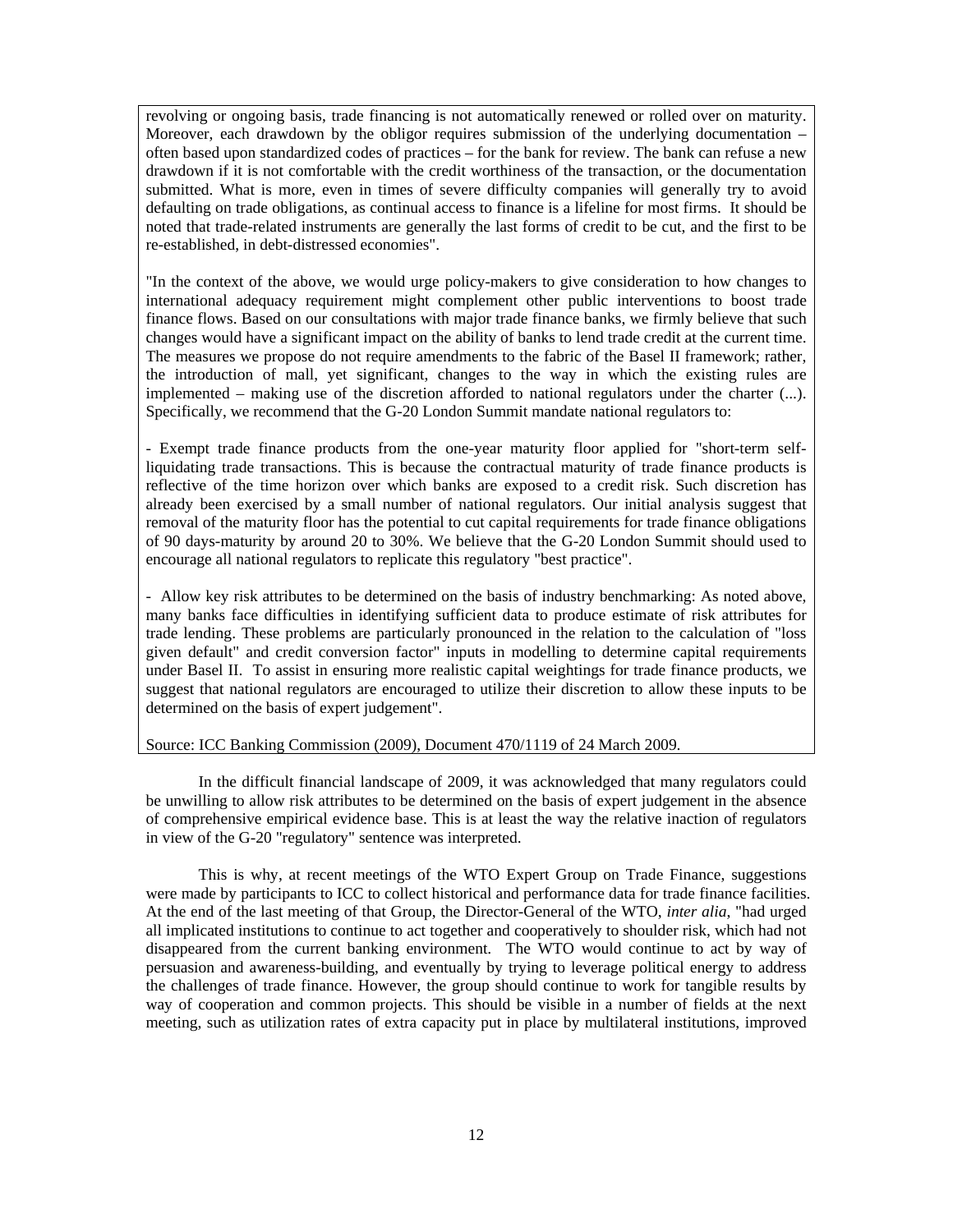data collection systems for banks and ECAs, a register organized by the ICC, and continued work at the technical level with the BCBS on increasing the flexibility of the Basel II rules."<sup>11</sup>

On November 23, 2009, key international banks (12 of them) and representatives of professional associations of trade finance providers agreed to establish a Working Group under the common auspices of the ICC and the Asian Development Bank to set up a Trade Credit (Default) Register, with data collected from the main market makers. The pilot project is expected to deliver its first outcomes in the Spring of 2010.

In the meantime, some political leaders continued to criticize the "unfair restrictions" placed by the Basel II framework over trade finance.<sup>12</sup> The issue captured some press attention ahead of the 2010 World Economic Forum's meeting in Davos.<sup>13</sup>

#### B. Maintaining the Preferred Status of Trade Claims

As quoted from the ICC Banking Commission in Box 3, "even in times of severe difficulty companies will generally try to avoid defaulting on trade obligations, as continual access to finance is a lifeline for most firms. It should be noted that trade-related instruments are generally the last forms of credit to be cut, and the first to be re-established, in debt-distressed economies". What holds for firms holds for States as well. States in situations of sovereign default are generally in need of foreign exchange resources to pay for balance-of-payments obligations falling due, be it essential imports or external debt payments. Countries requesting balance-of-payments' support from the International Monetary Fund (IMF) will typically seek to honour their commitments, precisely to avoid any disruption in its relations with creditors, while asking them to reschedule payments immediately falling due. The rescheduling of countries' external debt would typically take place in the early stages of an IMF supported-program, contingent on the country taking commitments to redress its balance of payments under the program.

The importance of trade finance in these circumstances is two-fold: keeping trade credit lines open allows the country in question to finance essential imports during the balance of payments crisis, while hoping to count on a turnaround of export demand, which would also necessitate trade credit lines. Besides, the rescheduling in itself would represent a relief for the country, in the form of lower immediate payments.<sup>14</sup> For both reasons, international trade credit lines are being rescheduled as a matter of priority, and benefit from "preferential treatment" in the case of default: preferential treatment in that case means that, according to international practice, at least for private sector claims, trade finance would not be subject to significant discount in restructuring plans and that outstanding debt be paid as a matter of priority to allow the roll-over or resumption of credit lines.

<sup>&</sup>lt;sup>11</sup> See WTO Document WT/WGTDF/W/46.

<sup>&</sup>lt;sup>12</sup> Reuters, 19 November 2009: "Lord Davies slams Basel II" – The UK Trade Minister, Lord Davies, says that Basel II has placed unfair restrictions for trade finance and needs to change (...) The former bankers and chief executive of Standard Chartered asked trade financiers to have a louder voice in getting regulators to pay attention to the issue: "I think we need to do this together, the industry, the ICC, and the Government. We need to be positioned as one. We need to look in a different way at the amount of capital that is portioned and liquidity to trade activity. That is what the bank is there for. It is there to support businesses and consumers. I think Basel got it wrong and it needs to change (...). Bankers attending the conference welcomes Lord Davies words but some warned that the fact gathering exercises presently underway to achieve the granular data regulators demand to make any changes may arrive only after the recession has finished (...). The trade finance loss register is the first scheme of its kind to provide accurate numbers surrounding trade finance default. An

ICC Working group is due to meet in Brussels next week to discuss the future direction of this project".<br><sup>13</sup> See in particular the Article by Jonathan Lynn, from Reuters, on January 14, 2009: "Banks to show regulators tra

<sup>&</sup>lt;sup>14</sup> While the rescheduling of claims may reduce the amount of payment immediately falling due, a rescheduling does not mean a reduction in the net present value of claims.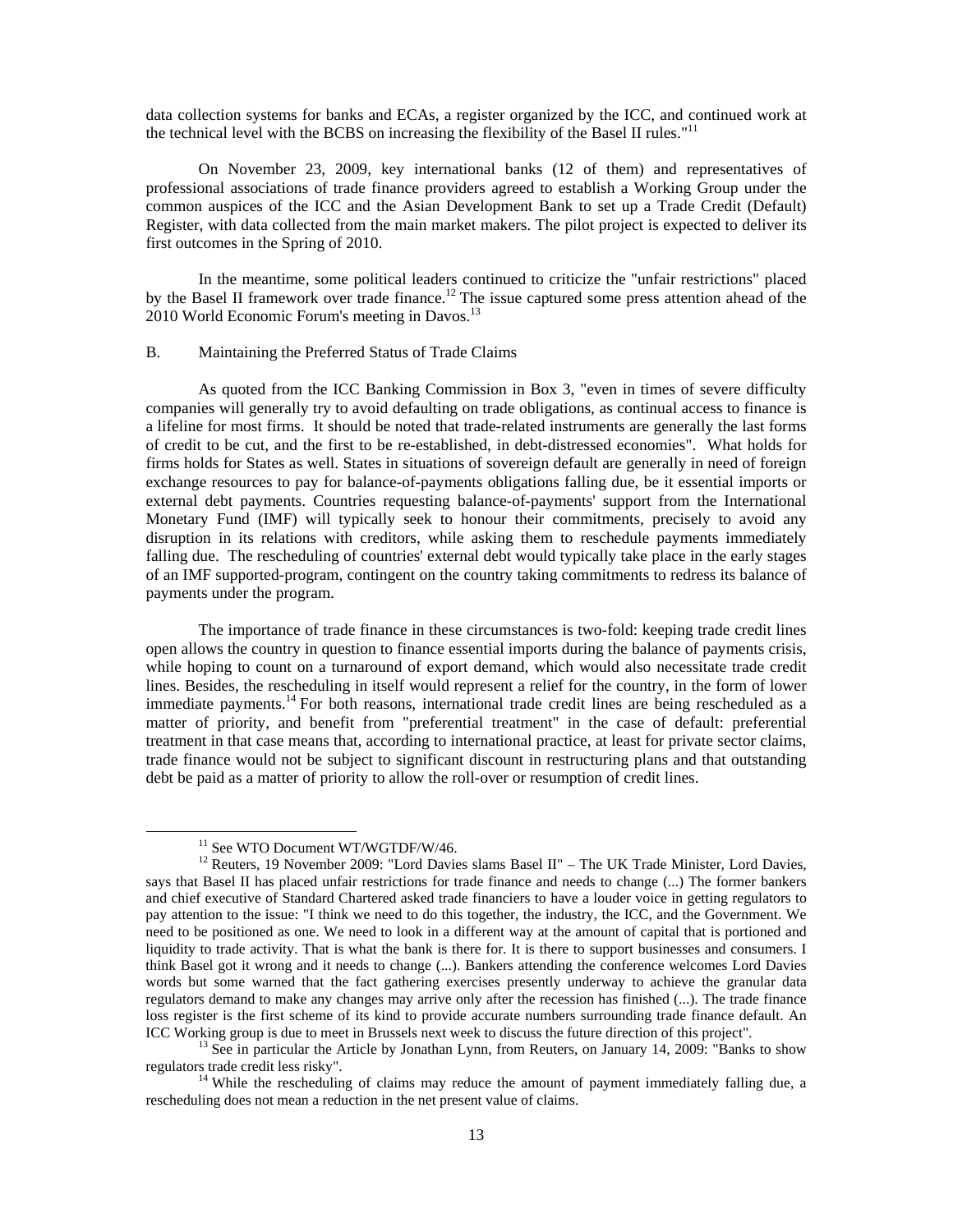There is well established in the international methodology for treating trade claims under sovereign default situations. For outstanding government-guaranteed trade credit, the Paris Club is competent to reschedule such claims. Rescheduling terms are granted according to established "terms", which ensures consistency in the consideration of similar claims of different countries. These terms are contingent on the commitments of the country taken in the context of an IMF-World Bank supported program, the country's "track-record" *vis-à-vis* such and earlier commitments, and its level of development.

During the Asian financial crisis, the double occurrence of sovereign and private sector default – the banking and state sectors collapsing at the same time – led to the interruption of all credit lines by private creditors, including trade credit (a rare occurrence). In the case of Indonesia, in which the import content of exports was over 40%, the endorsement of letters of credit issued by badly-hit domestic bankers on behalf of importers and the resumption of credit lines by international banks by a key pre-condition for the restoration of trade flows – and hence the turnaround of the balance of payments. That is why, under the sponsorship of the IMF, the World Bank and Japan, a vast rescheduling exercise was undertaken by both official creditors, in the context of the Paris Club, and by private creditors, in the context of the London Club. In the fall of 1997, roughly three months after the collapse of the exchange rate of the Rupiah against the US dollar, an agreement was found, allowing for normal trade relations between Indonesia and the rest of the world to resume.<sup>15</sup>

Other situations may be less straightforward, though. In cases, local banks may be defaulting on claims *vis-à-vis* foreign creditors, without the official sector being subject to default. In other words, while the banking sector would experience bankruptcy, the balance of payments may nevertheless remained financed. As unusual as it may be, such situations could be experienced in oil-rich countries. The balance-of-payments may remain financed thanks to the export revenues stemming from oil and income revenues generated by sovereign wealth funds. At the same time, local banks having borrowed overseas in foreign currency may be cash-trapped by a reduction of non-oil domestic activity or by the depreciation of the local currency. The peculiarity of such rare cases is that the State may not have extended its guarantee to any of the borrowing by the local banking sector. Hence, without official default and government guarantees, the IMF and the Paris Club are not mandated to intervene. In principle, private trade claims are to be treated bilaterally by the club of private creditors and the ailing financial institutions. As raised in a recent case, concerns that trade finance could be subject "to significant discounting under restructuring plans would be unprecedented in the global market for bank with overall systemic national importance. The group (of creditors) urged that (...) all measures necessary to ensure that prior international practice is followed with reference with full and timely payment of trade finance obligations." In this case, a mutually acceptable solution was eventually found between creditors and debtors, in full respect of the preferred status of trade credit.<sup>16</sup>

An important pre-requisite for successful restructuring plans is for trade claims to be recognized as to be effectively linked to trade-related transactions. The issue of clarification of trade finance is important in this respect, and discussed in Chapter III (B).

#### **III. Looking into the future: what are the important trade finance issues for "Basel III"?**

- A. Acknowledging the safe character of trade credit and finance
	- 1. Efforts to collect appropriate data for regulators

As indicated in Chapter I. $(B)(2)$ , the Basel II framework requires a minimum of historical data to establish the maturity structure and safe character of specific instruments, but it has not always

<sup>&</sup>lt;sup>15</sup> Details are available in WTO (1998), Trade Policy Review of Indonesia, Chapter 3 and 4, Geneva.

<sup>&</sup>lt;sup>16</sup> See in particular the BAFT website, at www.baft.org, in particular the News Releases of September 28, 2009 and of 20 October, 2009.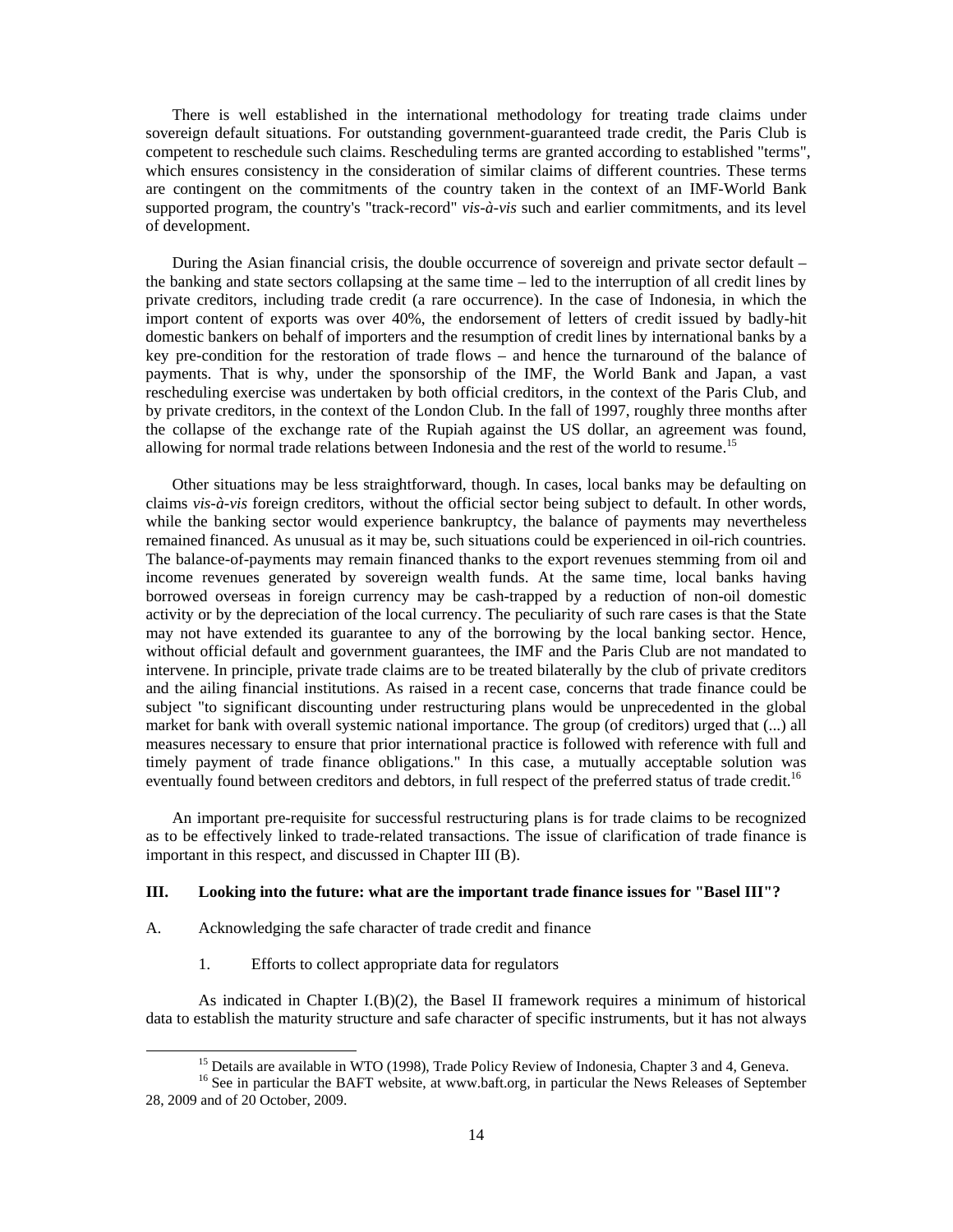been easy for banks to isolate trade finance data from other credit exposure. To replace historical data, the trade finance industry has been requesting that estimates be based on available data (Probability of Default, Loss Given Default, and Exposure at Default). As a result, under the sponsorship of the WTO Expert Group on Trade Finance, the ICC and the Asian Development Bank have launched in November 2009 a pilot project to create an International Trade Finance Loan Default Registry, aimed at collecting individual data on trade finance operations and showing that the default rate on such business is one of the lowest in the industry. At the ICC Banking Commission meeting of November 2009, the main international banks active in trade finance agreed to surrender the necessary data to establish the registry, with the objective of having a data base functioning in the Spring of 2010. Once data is available, bankers and professional associations are expected to approach regulators – and generally the Basel Committee on Banking Supervision, the competent body at the international level, for re-consideration of the way the regulation should be interpreted.

As concluded by WTO Director-General Pascal Lamy at the WTO Expert Group Meeting on September 15, 2009, the banks should continue to work with the Basel Committee on Banking Supervision on increasing the flexibility of the Basel II rules, with the aim of coming up with tangible solutions at its next meeting (the Basel Committee is the body of central bankers and regulators responsible for setting up the Basel II accord). The survey of banks prepared by the Bankers' Association for Finance and Trade (BAFT) for that meeting had showed that 43 percent of respondent banks said Basel II had a negative impact on their ability to provide trade finance, with banks in industrialized countries more likely to cite the negative implications of Basel II, with 60 percent of respondent citing it as a hindrance. The BAFT (2009) said a "more rational treatment under Basel II of trade finance, given its fixed, short-term, self-liquidating nature, will ultimately have a positive effect on the trade finance markets." In specific, the association called for clarification of trade finance treatment under Basel II's maturity floor for lending facilities.

2. Understanding the changes proposed under the revised Basel II framework

 Notwithstanding the treatment of trade finance in the Basel II framework, new proposals have been made by the Basel Committee on Banking Supervision to the Committee of Governors of Central Banks and Heads of Supervision of the *BIS* on January 10, 2010. These proposals, contained in a Consultative Document ("Strengthening the Resilience of the Banking Sector"), are open for public comments through the Spring of 2010.

 These proposals aim at improving the Basel II framework in general. Many of the criticisms described in the above chapters are being addressed by regulators. In particular, efforts have being made to raise the quality, consistency and transparency of the capital base, and to strengthen capital requirements for counterparty credit exposures arising from bank's credit derivatives and securities financing activities. These reforms are aimed at raising the capital buffers backing these exposures, reducing pro-cyclicality, and hence in principle reducing systemic risk across the financial system, a drive that can only benefit the trade and trade finance communities.

(a) Proposals to introduce a leverage ratio on off-balance sheet trade credit instruments

 One of the key measures to reduce systemic risk is to supplement risk-based capital requirements with a leverage ratio, to reduce incentives for "leveraging". The intention of reducing such incentives are relatively consensual, and can be shared by both economists, regulators and bankers. The features of this new mechanism are explained in Paragraph 24 to 27 of the *BIS* draft proposals, which are drafted as such:

#### *"Supplementing the risk-based capital requirement with a leverage ratio*

*24. One of the underlying features of the crisis was the build up of excessive on- and offbalance sheet leverage in the banking system. The build up of leverage also has been a feature of*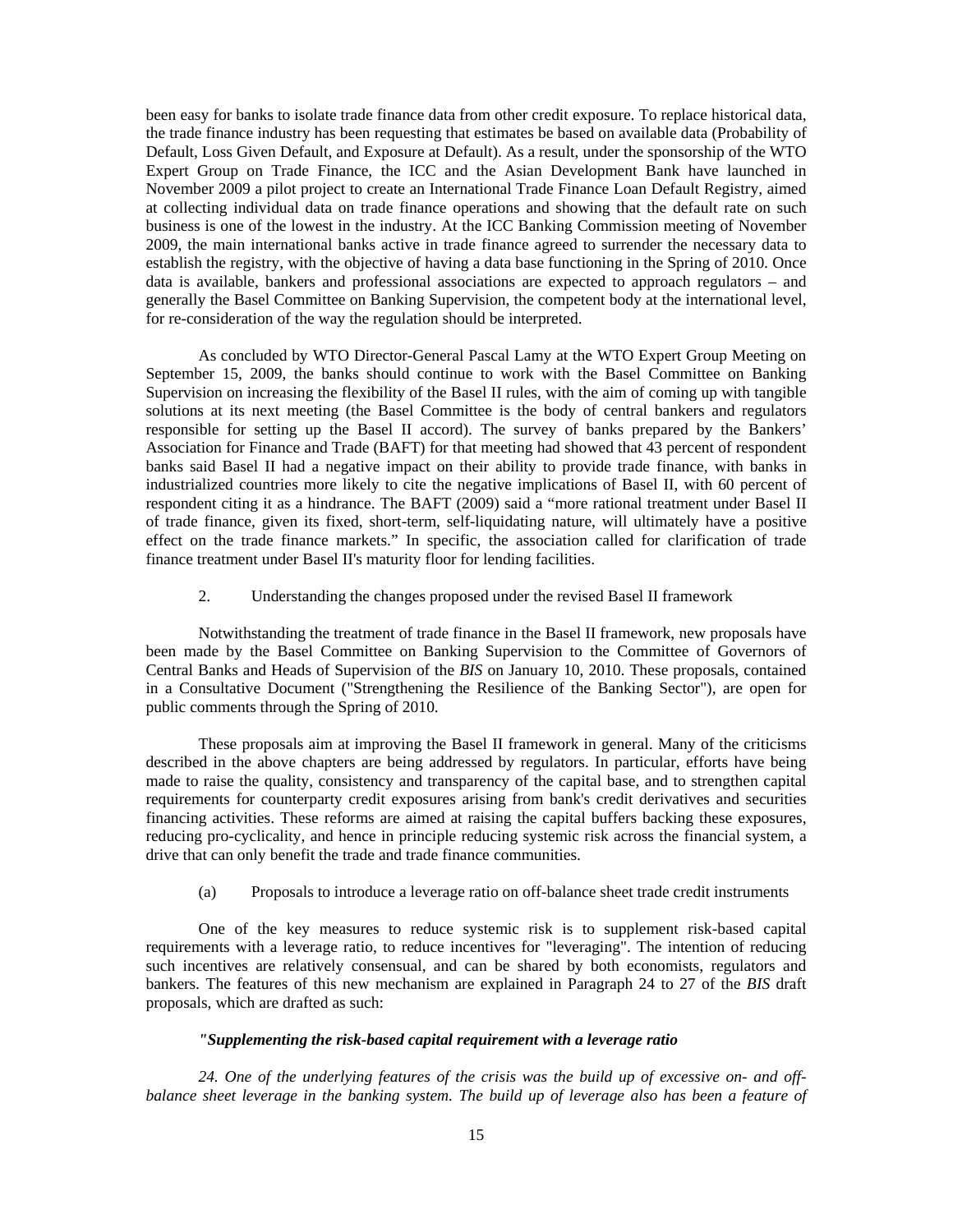*previous financial crises, for example leading up to September 1998. During the most severe part of the crisis, the banking sector was forced by the market to reduce its leverage in a manner that amplified downward pressure on asset prices, further exacerbating the positive feedback loop between losses, declines in bank capital, and the contraction in credit availability. The (Basel) Committee therefore is introducing a leverage ratio requirement that is intended to achieve the following objectives:* 

*• put a floor under the build-up of leverage in the banking sector, thus helping to mitigate the risk of the destabilising de-leveraging processes which can damage the financial system and the economy; and* 

*• introduce additional safeguards against model risk and measurement error by supplementing the risk based measure with a simple, transparent, independent measure of risk that is based on gross exposures.* 

*25. The leverage ratio will be calculated in a comparable manner across jurisdictions, adjusting for any remaining differences in accounting standards. Certain off-balance sheet items would be included using a flat 100% credit conversion factor. There will be appropriate testing of its interaction with the risk-based measure. The Committee has designed the leverage ratio to be a credible supplementary measure to the risk-based requirement with a view to migrating to a Pillar 1 treatment based on appropriate review and calibration.* 

*26. Section II.3. of the consultative document presents the Committee's proposals on the leverage ratio.* 

*27. The Committee welcomes comments on the design of the leverage ratio, how to ensure an appropriate calibration relative to the risk-weighted requirement, and how best to adjust for remaining differences in accounting framework."* 

As set out in Paragraph 26 of the Consultative document, proposals on the leverage ratio are presented in Section II.3, which makes a distinction between on-balance sheet and off-balance sheet items (assets). Trade credit are nowhere in particular mentioned in the sub-section on on-balance sheet items. However, it is specifically mentioned under off-balance sheet items, in Paragraph 232 and 233 of the Consultative Document. These paragraphs propose the following treatment with respect to capital adequacy (which is what referred to in the Paragraphs 82 to 89 of the Consultative Document):

*" 232. This discussion relates to off-balance sheet (OBS) items in paragraphs 82-83, (including 83(i)), 84(i-iii), 85-86, and 88-89) of the Basel II framework. These include commitments (including liquidity facilities), unconditionally cancellable commitments, direct credit substitutes, acceptances, standby letters of credit, trade letters of credit, failed transactions and unsettled securities. The treatment of the items included in 83(ii) and 84, i.e. "repos" (repurchase agreements) and securities financing transactions is addressed above.* 

*" 233. OBS items are a source of potentially significant leverage. The failure to include OBS items in the measure of exposure creates an incentive to shift items off the balance sheet to avoid the leverage ratio constraint. The Committee therefore proposes to include the above OBS items using a 100% credit conversion factor. This approach is simple and consistent with the view that OBS items are a significant source of leverage.*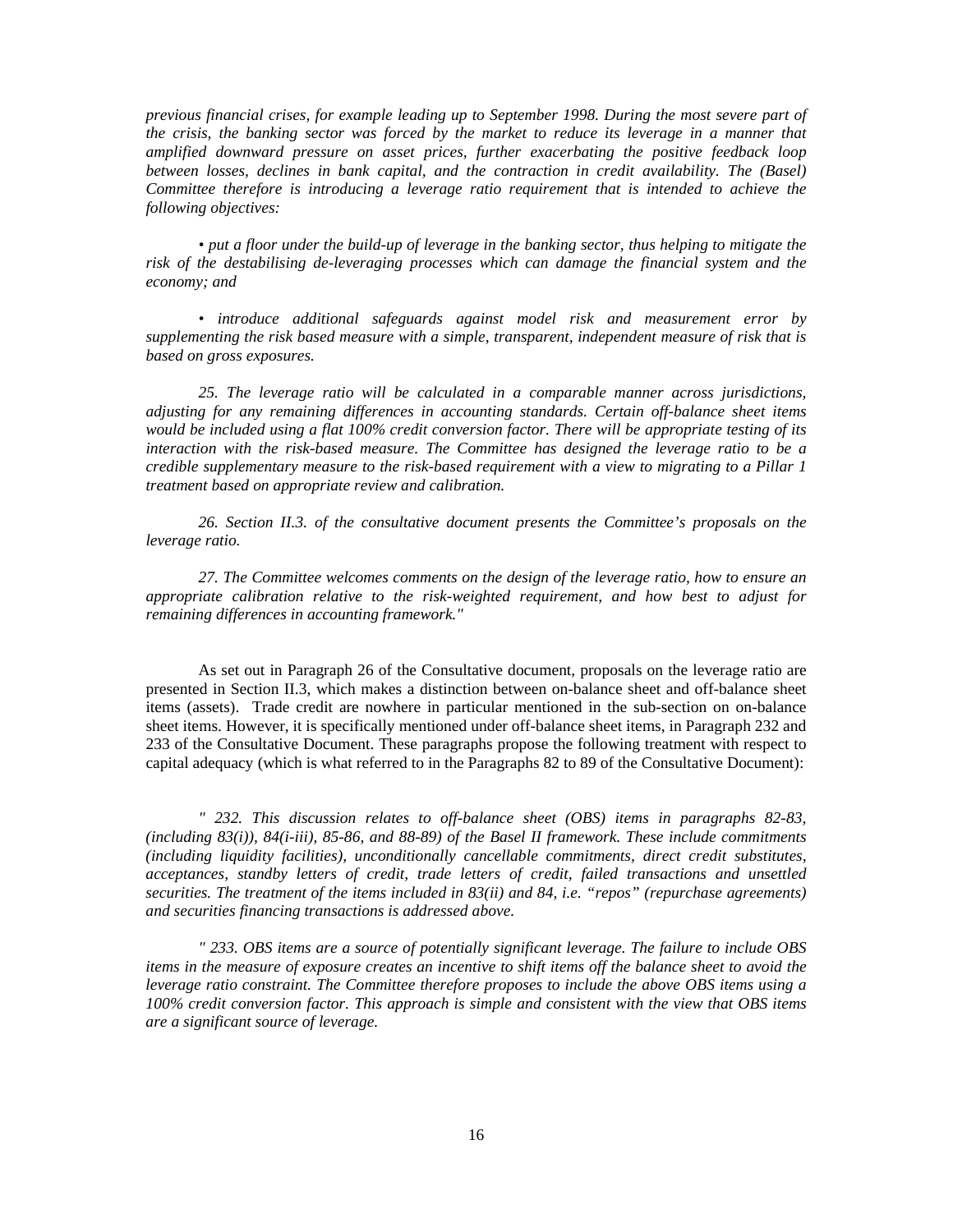(b) Potential impact of such proposals, viewed by the industry<sup>17</sup>

 As part of the mutually beneficial dialogue that the WTO keeps with the trade finance industry in the context of the WTO Expert Group on Trade Finance, it has been understood that, while the philosophy of the new regulatory framework seems to be accepted by an activity that can be considered as promoting the development of long-term "real economy" activity – hence supporting the expansion of international trade", paragraphs 232 and 233 of the Consultative Paper seems to be fuelling the high fears in the trade finance industry regarding its future.

 While the in-balance sheet treatment of trade credit seems not to have changed capital-wise, the credit conversion factor (CCF) for off-balance sheet operations raised to 100% (a five time increase relative to the 20% credit conversion factor used under Basel II) for stand-by letters of credit and similar trade bills, as for other any other kind of off-balance sheet assets. The bottom line position of the profession is that while understanding the logic of tightening the treatment of some toxic, off balance-sheet financial instruments, letters of credit and the like could hardly qualify as such. There is no evidence either historically or recently that these exposures have ever been used as "a source of leverage", in particular given that they are supported by an underlying transaction that involves either movement of goods or the provision of a service.

 The proposed change increase the credit conversion factor would also impact other exposures primarily used in trade finance, namely, trade related contingencies and transaction related contingencies. Again, at the present moment trade and transaction related contingencies are subject to generally low CCF values, 20% for trade related contingencies and 50% for transaction related guarantees (open account guarantees). According to some in the industry, increasing the CCF to 100% for trade related and transaction related contingencies for the purposes of calculating a leverage ratio may encourage banks to divert capital to higher risk/higher return products, cease to provide offbalance sheet trade/transaction lending, and increase the cost of providing these trade products to customers.

 The question is hence why are off-balance sheet trade exposures not being automatically incorporated into the balance sheet (to avoid the leverage ratio), and why would they not automatically result in any liability to the bank, even in the case of customer defaults?

 The answer of the industry to the first question is that the processing of letters of credit, which are highly documented for the financial transactions' own security, are involving off-balance sheet treatment at least until such time as the verification of the documentation is finalized – a process that has been existing for a long time. As mentioned in Chapter II, the financial crisis has even resulted in greater scrutiny of such documentation. The rigor of the process of document verification is at the very heart of what a letter of credit is, and it concurs to its safety. Given the high rejection rate of poorly documented letters of credit, and the fact if definitively rejected the letter of credit might not even enter the balance sheet, it is argued that the off-balance sheet management of these exposure is necessary and in most cases only a temporary treatment of what would eventually become an on balance-sheet commitment (Box 4). It remains that, requiring a 100% CCF during period, five times higher than when the same instrument reaches the balance-sheet, is likely to have more than a chilling effect on the opening of any new letter of credit.

 Part of the answer to the second question is addressed in Box 4, in particular with the specific example of the legal implications of a default on stand-by letters of credit.

 $17$  The following section is a summary of various draft position papers prepared by the trade finance industry, in the process of consolidating it into one or two position papers to be presented to the *BIS*. The summary reflects my understanding of the views expressed, which are not mine, but the errors related to that understanding are definitively mine.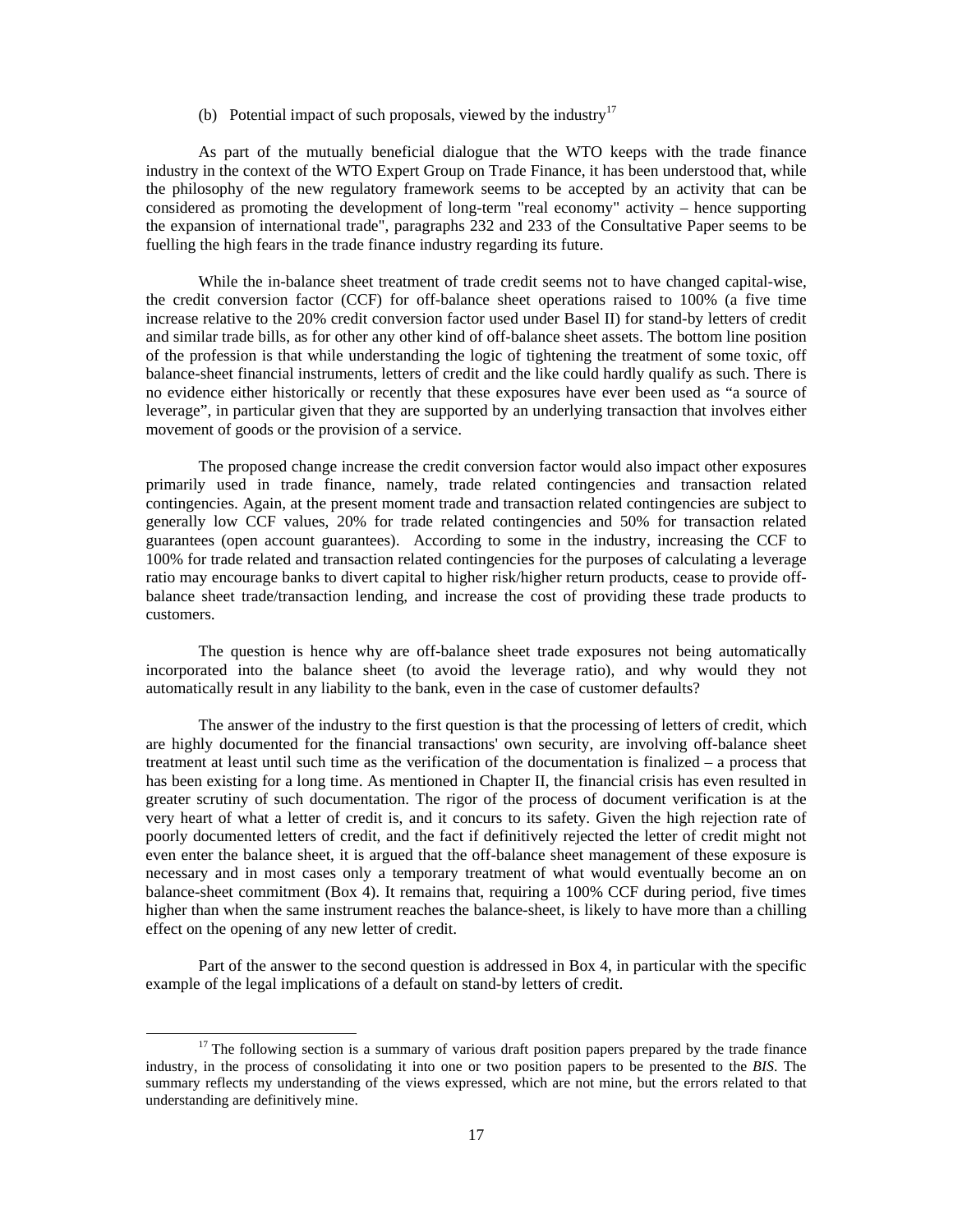Box 4: Off Balance-Sheet (OBS) Exposures used in Trade

1. Trade Related Contingencies – Documentary letters of credit issued (L/Cs), shipping guarantees issued, confirmations and any other trade-related contingencies

Trade related contingencies ("TRC") are contingent liabilities arising from trade-related obligations underpinned by the movement of goods or the provision of services and evidenced by commercial contracts that document the arrangement between buyer and seller. In providing TRC facilities, the bank acts as an intermediary between the buyer and seller to provide risk mitigation and structure for the counterparties. The risk mitigation provided by TRCs was proven during the global financial crisis where banks witnessed a reduction in open account trading and a shift towards financing international trade via TRCs (predominantly import documentary letters of credit) as the level of risk perceived by the market increased.

a) Import Documentary Letters of Credit (L/C)

L/Cs are the primary TRC used to facilitate trade and provide assurance to the exporter that if delivering the goods/services requested by the importer and present compliant documents, the issuing bank irrevocably undertakes to pay the exporter. The L/C also provides confidence to the importer the goods ordered will be delivered in accordance to documentation and any additional terms/conditions that is part of the purchase agreement. To this extent, the obligation of the issuing bank to pay the beneficiary of the L/C (typically the exporter) is highly contingent on the exporter not only delivering the correct goods/service as detailed in the L/C, but also that all requirements of the L/C have been complied with. As such, a L/C typically remains an off-balance sheet exposure until the documents are presented and accepted in accordance with the terms of the L/C. Until this event occurs, there is a probability that the L/C might never convert to an on balance sheet exposure even in the event that the importer (the L/C applicant) defaults. According to the vast experience of banking institutions, a large majority of documents presented to issuing banks are discrepant. Hence the issuing bank is not obligated to make payment. When this occurs, there is no liability to the issuing bank and the obligation of the issuing bank to pay under the L/C is cancelled. It is estimated that 70 - 85% of documents are discrepant on first presentation. Part of service provided by issuing banks is to make sure that the documents are no longer discrepant and that the transaction and related payments can take place as desired by the importer and the exporter.

b) Confirmation of L/Cs issued by other banks

In cases an exporter may not be comfortable with the credit worthiness of the bank that issues the L/C. In this case, the exporter may request its bank to "confirm" the L/C. When a bank adds its confirmation it provides a commitment to pay the exporter once compliant documents are presented and all terms and conditions of the L/C are met, thus substituting the credit risk of the issuing bank with that of the confirming bank. From the perspective of the confirming bank, the risk of loss becomes contingent on compliant documents being presented, any additional terms and conditions of the L/C being met and the issuing bank failing to honour its commitment to pay.

c) Shipping Guarantees

Shipping guarantees are issued by banks in favour of the shipping company where the goods have arrived before the documentation. In such circumstances it is in the importers interests to clear the goods as quickly as possible to:

- 1. Avoid paying storage costs
- 2. Release the goods to the market before competitors
- 3. Reduce any obsolescence/perishability risk
- 4. Free cash flow by reducing the trade cycle.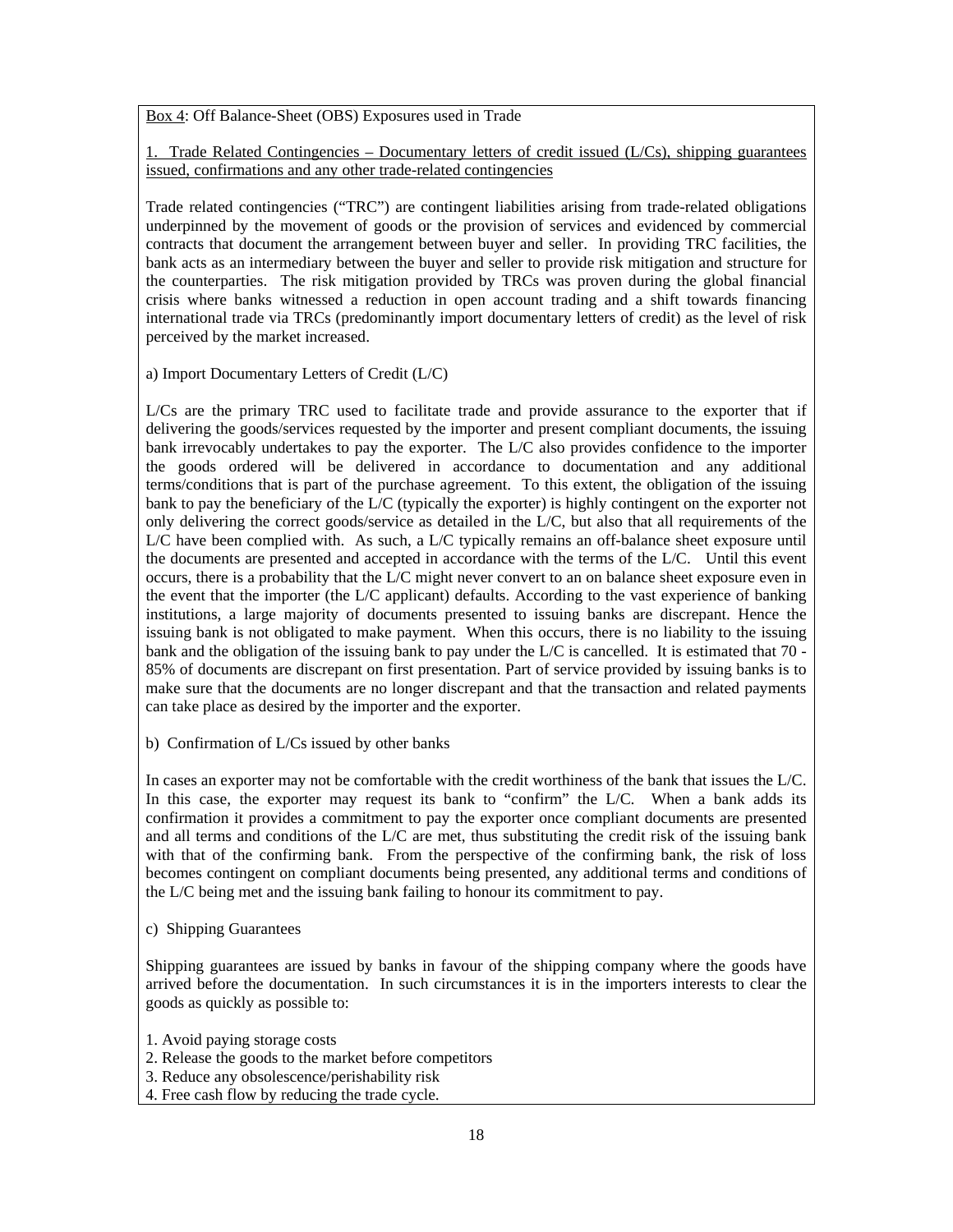The primary purpose of the guarantee is not to guarantee the importer will pay the exporter and shipping company, but rather to guarantee that the person receiving the goods from the shipping company is the legal title holder of the goods, as the bills of lading and other documentation that evidences this have not yet arrived. In the event that it is proven that the person claiming the goods was not the legal title holder of the goods, the shipping company can call the guarantee to pay damages to the actual title holder of the goods. Again, the calling of the guarantee is not triggered by an event of default; instead it is initiated by a dispute in legal ownership. Trade practitioners advise that it is very rare for shipping guarantees to be called, even where the importer may default.

## 2. Transaction Related Contingencies – Performance Standby Letters of Credit or Performance Guarantees (TRCP)

Proposals under Article 232 and 233 are specific in stating that bank guarantees ("BG") or standby letters of credit ("SBLC") that are direct credit substitutes (i.e. financial in nature) must have a CCF of 100% and therefore the proposed changes in the CD will only change the CCF for TRCPs. TRCPs are guarantees that support certain performance obligations of a borrower, with the calling of these guarantees being contingent on the overall performance of the borrower rather than the financial soundness of the borrower. Examples of these types of exposures are performance bonds, bid bonds, tender bonds, advance payment guarantees. Prior to providing a TRCP, the bank will ensure that there is an underlying transaction and that the calling of the TRCP is triggered by a performance event and not the customer failing to pay monies. As such, even in the event of default, a contingent SBLC or BG will not necessarily result in an on balance sheet exposure. For example, a performance SBLC where drawings under the guarantee are conditional upon the applicant not fulfilling its obligations to the agreed standard specified in the contract; in most cases, a bankruptcy filing on the part of the applicant will not impact performance under existing commercial contracts - therefore providing no justification for a drawing under a performance SLC.

 In conclusion, it is argued by the industry that the five-fold increase of capital requirements for OBS L/Cs would increase the cost of banks in offering such risk mitigation products, and that either that cost will be passed on customers, hence making even more difficult to smaller businesses to trade internationally; or, in absence of incentive to issuing L/Cs, customers may simply choose to use on-balance sheet products such as overdrafts to import goods (as these carry less stringent documentary requirements) that prove to be potentially far more risky for the banking sector in general.

 Another argument, a process one, is about bank's incentive to actually supply L/Cs relative to unsecured lending (overdraft, open account rediscounting of trade bills). TRCs (in particular L/Cs) are very labour intensive given the required amount of document checking and handling. To meet this need, banks employ large back offices. A significant decline in the number of L/Cs issued may see banks review the need to retain large back offices if there are insufficient economies of scale to do so.

(c) Keeping a balance between the need to regulate and what to regulate

 In the economics of regulation, there can be doubts about the ability of public authorities to adopt fully independent points of view. A recent paper argues that the Basel II framework did not fail because it was too ambitious, rather on the contrary because creators fell short of their aim of improving the safety of the international banking system. Intense and successful lobbying by the banking sector was, according to the paper, largely responsible for the failure of regulators and supervisors to impose sufficiently stringent standards. For the same reason, the author believe that recent proposals to re-regulate the international banking system are likely to meet a similar fate (R.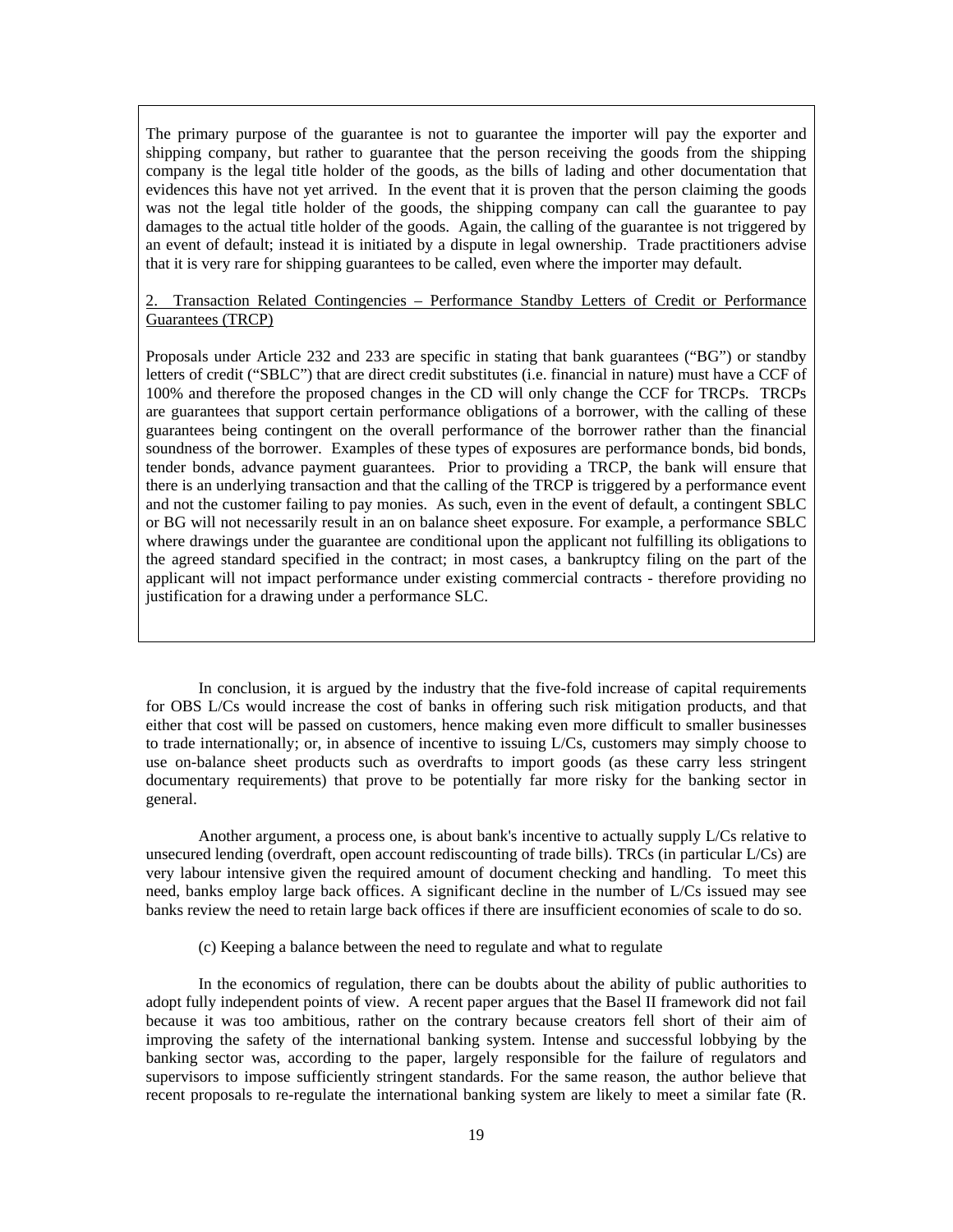Lall, 2009). Drawing on recent work on global regulatory capture, the authors presents an interesting theoretical framework emphasizing the importance of timing and sequencing in determining the outcome of rule-making for international finance.

As attractive as the argument may be, the matters involved in financial regulation are inherently complex and require the understanding of all sides. In matters that are at the cross-roads of trade and financial regulation, there should be a thorough examination of both cultures and instruments. Having this in mind, there should certainly be some middle ground in attempting, on the one hand, to prevent toxic assets to spread out through the financial system and harm its transparency through off-balance sheet vehicles, and on the other hand disrupting seriously a process for securing trade credit instruments that have long been used. For this, the trade finance and the regulators communities should understand one another processes and objectives; they are not necessarily at odds with one another. The trade finance community believes that it promotes a cautious model of banking that has clearly be financing the sustained expansion of international trade without major hurdles until the recent crisis. That is why this paper can only encourage to develop mutual understanding and the two communities' representatives to meet regularly during the comment period, with a view to achieve understanding on processes and hence on a regulation that could certainly be right and fair.

## B. Clarifying the concept of trade finance

Forms by which financial intermediaries are providing lending, working capital or liquidity for the purpose of financing trade have changed in the past couple of decades, in particular to accommodate the expansion of international supply chains. As explained in Auboin (2007 and 2009), new forms of unsecured forms of financing have appeared to maximize the importers and exporters' cash flow while minimizing the cost of trade finance (open account financing, forfeiting, etc). These forms of financing have become dominant in North-North trade, and spread out in global supplychains producing mass, global products. Hence, in the 2000's the share of traditional forms of trade credit such as letters of credit have receded. In the recent period of crisis, though, both the ICC and BAFT 2009 surveys provided indications of a "re-securitization" of lending, as payment defaults increased, liquidity became scarcer, and the counterparty risk was reappraised (Auboin, 2009). The relative shares of open account financing versus letters of credit seem to have been reversed again, to the benefit of letters of credit. The lack of a comprehensive set of statistics on trade finance does not allow for a firm confirmation of this trend, revealed by market intelligence surveys. It can be envisaged, though, that letters of credit will continue to account for a significant  $-$  if not growing  $$ part of trade finance, as the most dynamic segments of trade id expected to be in South-South trade. In such trade, letters of credit are prevalent – for a variety of reasons, technological, security-related, user friendliness and enforceability, standardization and other factors.

As international trade evolves, it is important, through, to engage into a better definitional work for trade finance, and establish a clear typology of the instruments used, including the latest technology-based innovations. This is not only necessary to maintain the preferential status of trade finance (in reconciliation exercises during restructuring phases, creditors and debtors should be able to understand one another as to what constitutes a trade claims), but also to allow for a fair allocation of capital per instrument. As demonstrated by attempts to allocate fair shares of capital to traditional forms of trade credit, the characteristics of trade must be better understood by the regulators. Likewise, the relative riskiness of each of the various financing instruments must be specified; the professionals of trade finance have a responsibility in sharing their experience with regulators on new forms of financing. The relative risk-weights must hence be examined very carefully: should letters of credit be over-regulated relative to open account transactions (for example overdrafts), a discrepancy can be reopened between the economic and regulatory risk. For this reason, professional organizations – which have made already a lot of progress in designing international standards for letters of credit – must engage into a wide reflection over the limits of trade financing, and present their own criteria and typology of instruments used, at least for an open, transparent discussion with the regulators. This entails non only a definitional but also a data-gathering process, which would support such typology,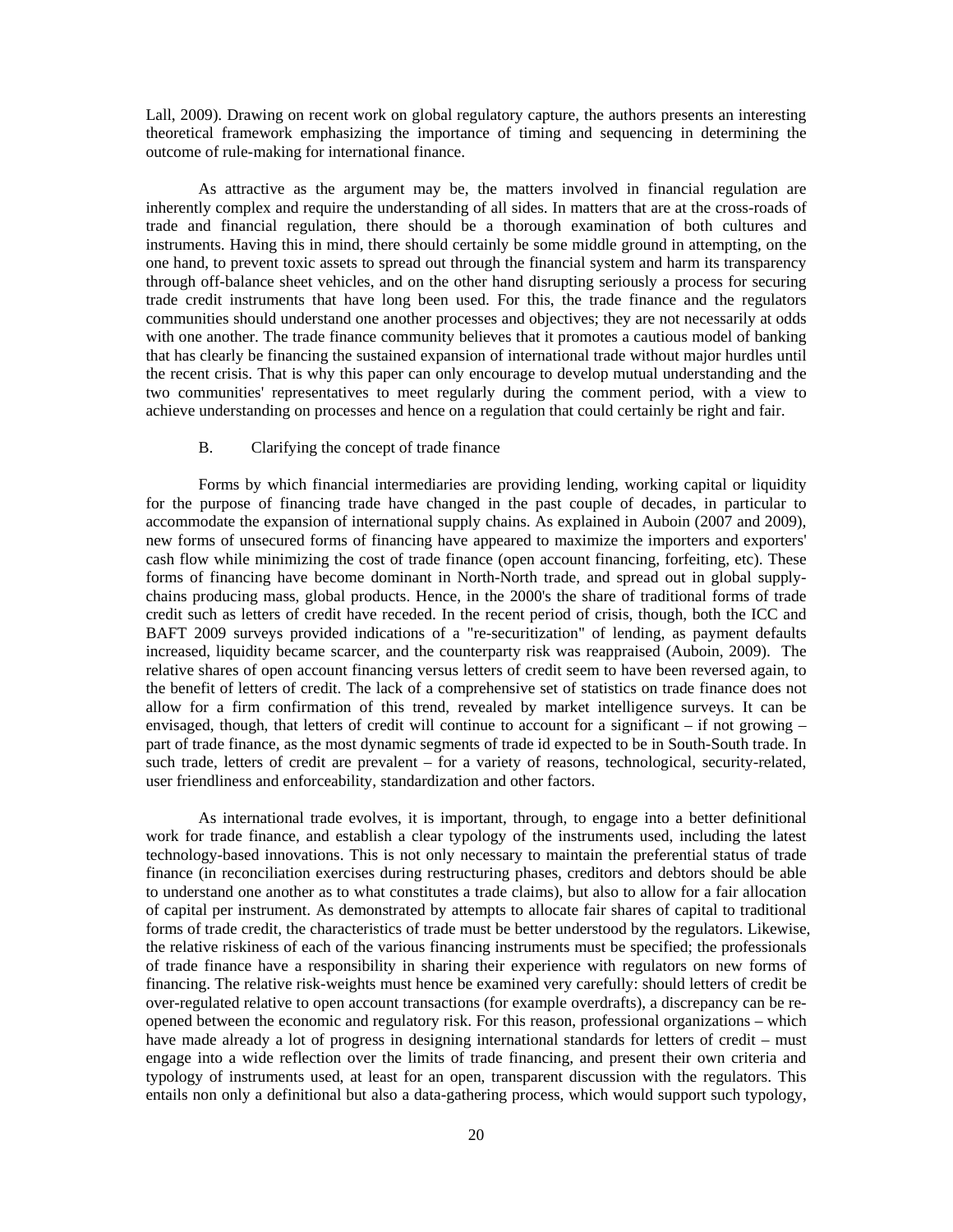and hence allow proper weights to each kind of trade-related risks. This means in practice that more needs to be done by way of investing in data gathering, methodology design, and impact studies, if trade finance is continue to benefit, like under the Basel I framework, from the presumption of being a safe form of finance.